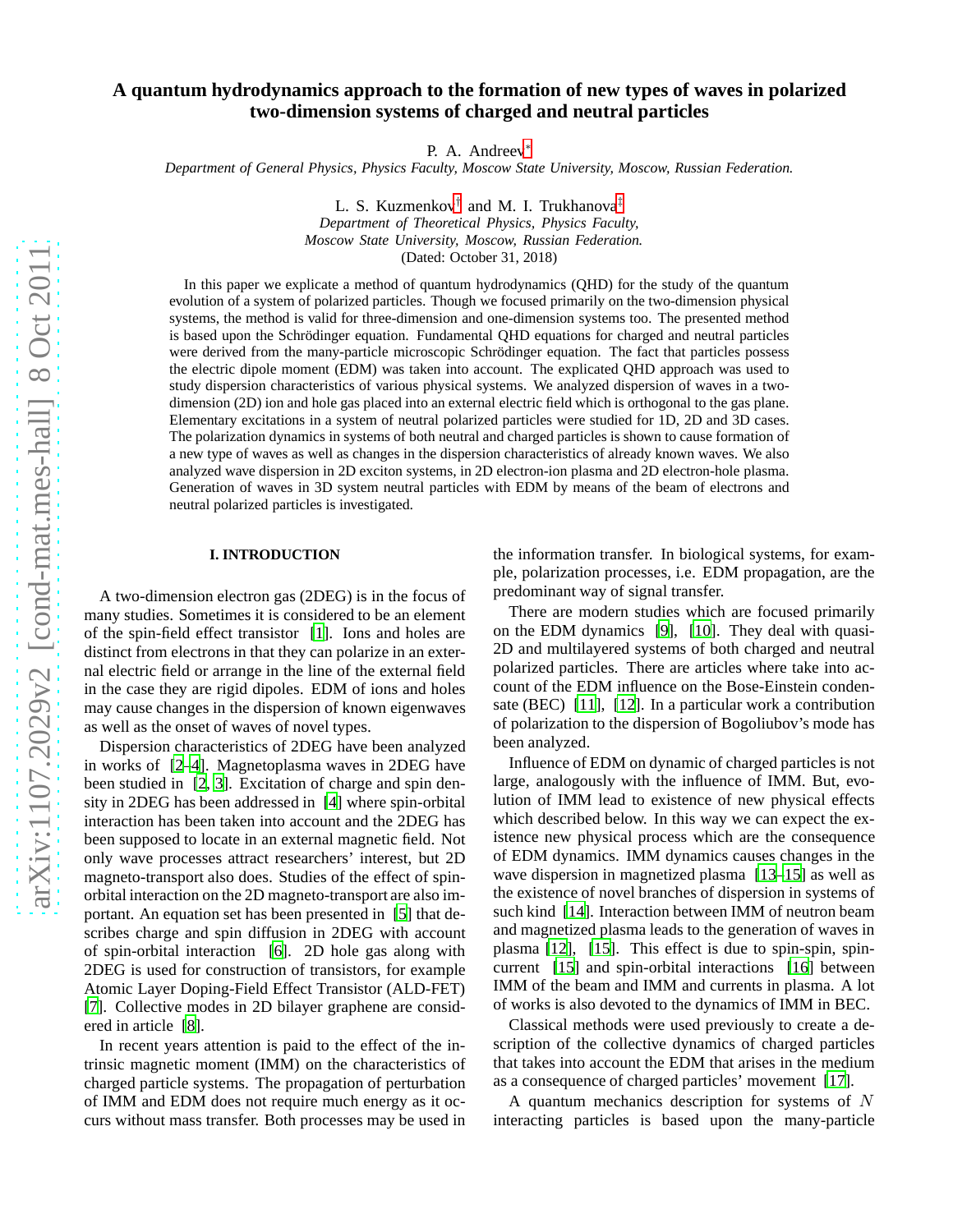Schrödinger equation (MPSE) that specifies a wave function in a 3N-dimensional configuration space. As wave processes, processes of information transfer, diffusion and other transport processes occur in the three-dimensional physical space, a need arises to turn to a mathematical method of physically observable values which are determined in a 3D physical space. To do so we should derive equations those determine dynamics of functions of three variables, starting from MPSE. This problem has been solved with the creation of a method of many-particle quantum hydrodynamics (MPQHD). Therefore, the reason for development such method is analogous with the motivation of the density functional theory [18]. In our work we propose a further development of the MPQHD method. Here we consider the EDM dynamics in systems of charged and neutral particles. The MPQHD method has been applied to systems of charged [19–21], [22] and neutral [23] particles before. Many researchers [13, 24, 25], [26] e.g. Madelung [27] and Takabayashi [\[28\]](#page-13-4) consider derivation of QHD equations from a Schrödinger equation for a single particle in an external field. Marklund et. al. [13] suggests the method of generalization of one-particle QHD equation for description of many-particle systems. In article [26] method proposed in [13] is used for derivation of QHD equations for system of relativistic particles. Both classical and quantum dynamics of a plenty of interacting particles in a configuration space are discussed in [29].

Bibliography contains many examples of QHD application for the analysis of various processes and phenomena. Ion-acoustic waves in dusty plasma [30–32] and the distribution of non-linear electrostatic solitary excitations in it [33] have been analyzed. QHD method is also used to study wave processes in electron-positron-ion plasma [34– 36]. A system of QHD equations can be applied to the analysis of instability of quantum plasma [37–41], and in particular of the modulation instability of electron cyclotron waves [38] and magnetoacoustic waves [39]. Dispersion characteristics of magnetoacoustic waves have been analyzed in this way too [42–44]. The dispersion of electrostatic waves with frequencies below the electron plasma frequency has also been studied using QHD [45]. The dispersion relation for ion acoustic waves and the absorption coefficient for Landau damping are obtain in paper [38] and the quantum electrodynamical short wavelength correction on plasma wave propagation for a nonrelativistic quantum plasma is investigated in article [46].

Some of the results that have been obtained using QHD equations derived from a single-particle Schrödinger equation are presented in the review [47].

The MPQHD approach to systems of neutral particles, e.g. of ultracold boson-fermion mixtures, has been developed in [23] and applied later to describe linear and nonlinear characteristics of BEC and of boson-fermion mixtures [23, 48–50].

In this work we extend MPQHD approach to a system of EDM-having particles. The method we developed here may be an effective tool for the investigation of static and dynamic behavior and transport characteristics of in graphene [51] and nanofluidics [52], the last one deals with the dynamics of ions in water, a substance with large EDM of molecules.

In this article, using the QHD approach we calculate the dispersion of polarization waves and spatial charge waves. We show the EDM dynamics to cause novel branches of dispersion in quasi-2D plasma-like media and in systems of neutral particles. We also accomplish analytical calculations of dispersion characteristics for the waves we discovered.

Electrically polarized particle system can interact with the beam of charged and polarized particles by means charge-dipole and dipole-dipole interaction. Such interaction could lead to transfer energy from beam to medium and, consequently, to generation of waves. In plasma physics the effect of generation of waves by means electron [53], [54] or magnetized neutron [16] beam is wellknown. In presented article we consider similar effects in system neutral polarized particles.

Our paper is organized as follows. In Sect. 2 we present the derivation of the momentum balance equation for EDM-having charged particles from MPSE in a selfconsistent field approximation. An explicit form of the quantum part of the pressure tensor is also presented. In Sect. 3 we obtain equations of polarization evolution and polarization current. The self-consistent field approximation is used. In Sect. 4 a calculation is accomplished of eigenwaves in a 2D system of EDM-having charged particles located in uniform external electric field. New dispersion branch of  $\omega(\mathbf{k})$  is shown to exist and the contribution of polarization into the dispersion of 2D Langmuire wave is estimated. In Sect. 5 we show the existence of a polarization wave along with acoustic wave in a system of neutral polarized particles for 1D, 2D and 3D cases. In Sect. 6 dispersion characteristics of a two-sort 2D system of charged particles are discussed. An assumption is made that particles of one of the sorts bear EDM. We show that polarization dynamics here leads to the existence of a new dispersion branch. Analytical relation for  $\omega(\mathbf{k})$  is constructed. Deep analysis of quantum magnetoacoustic waves is performed. In Sect. 7 we apply the results presented in sections 4-6 to the analysis of excitations in 2D electron plasma and in a system of excitons. In Sect. 8 we show that there is instability at interaction of beam of polarized particles with the polarized medium. The increment of instabilities is calculated. In Sect. 9 we obtain the increment of instabilities which arise at electron beam propagation through system of neutral particles with the EDM. In sect. 10 brief summary of obtained results are presented.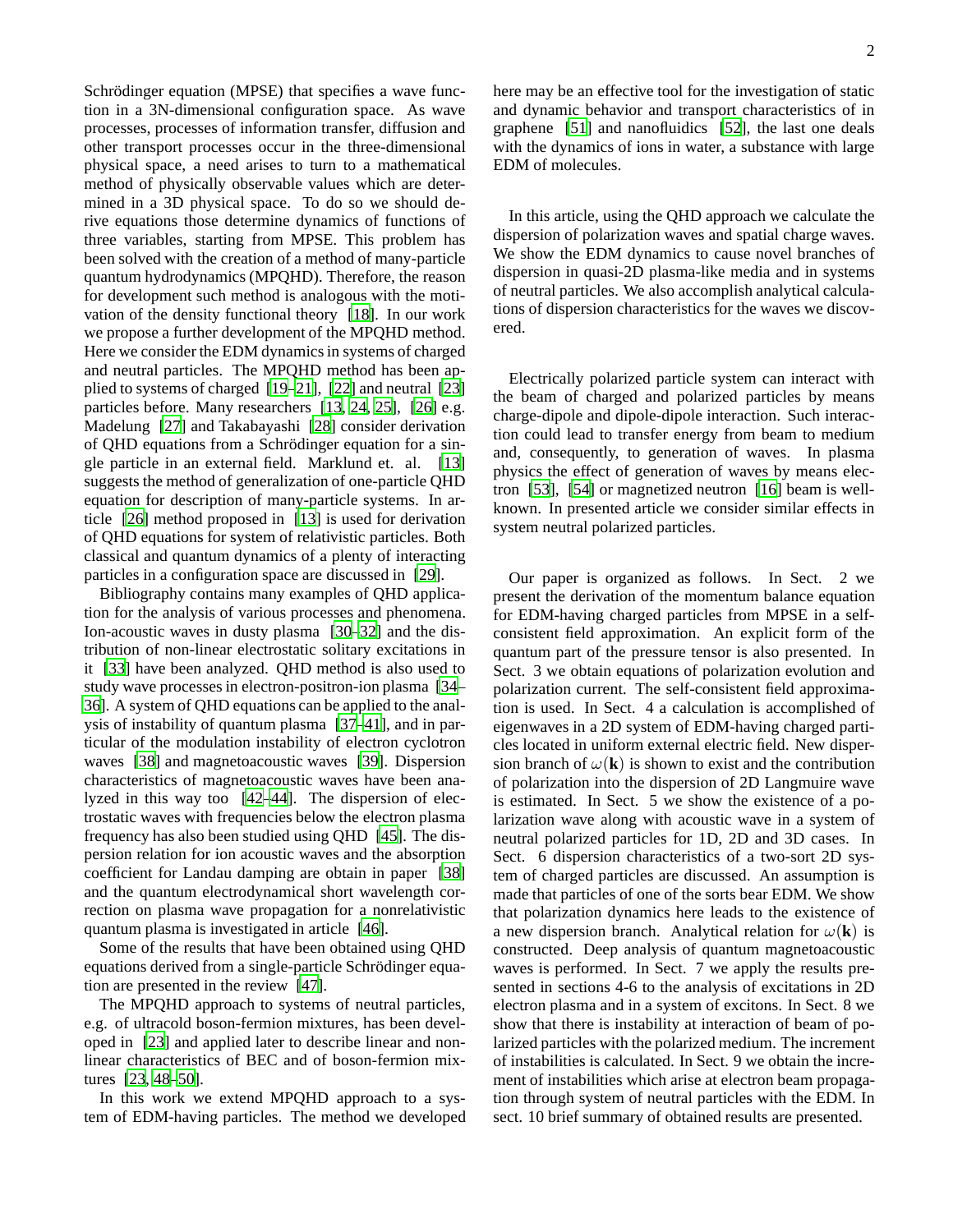## **II. CONSTRUCTION OF FUNDAMENTAL EQUATIONS AND THE MODEL ACCEPTED**

In this section we derive the MPQHD equations from MPSE. Here we present the key steps of getting the MPQHD equations. We receive the equations for the system of charged particles with EDM. Obtaining equations could be used for neutral particles with the EDM as well. Method of MPQHG allow to present dynamic of system of interacting quantum particles in terms of functions defined in 3D physical space. It is important at investigation of wave process, which take place in 3D physical space.

Starting from MPSE

$$
-i\hbar\partial_t\psi=\hat{H}\psi
$$

with the Hamiltonian

$$
\hat{H} = \sum_{i} \left( \frac{1}{2m_i} \mathbf{D}_i^2 + e_i \varphi_{i,ext} - d_i^{\alpha} E_{i,ext}^{\alpha} \right)
$$

$$
+ \sum_{i,j \neq i} \left( \frac{1}{2} e_i e_j G_{ij} + e_i d_j^{\alpha} C_{ij}^{\alpha} - \frac{1}{2} d_i^{\alpha} d_j^{\beta} G_{ij}^{\alpha \beta} \right), \quad (1)
$$

<span id="page-2-0"></span>we construct a system of QHD equations for charged particles that have EDM  $d_i^{\alpha}$ . Equations constructed in this way are also valid for neutral polarized particles. The following designations are used in the Hamiltonian [\(1\)](#page-2-0):  $D_i^{\alpha} = -i\hbar \partial_i^{\alpha} - e_i A_{i,ext}^{\alpha}/c, \varphi_{i,ext}, A_{i,ext}^{\alpha}$ - the potentials of external electromagnetic field,  $E_{i,ext}^{\alpha}$ , is the electric field, quantities  $e_i$ ,  $m_i$ -are the charge and mass of particles,  $\hbar$ -is the Planck constant, and  $G_{ij} = 1/r_{ij}$ ,  $C_{ij}^{\alpha} = -\partial_i^{\alpha} 1/r_{ij}$ ,  $G_{ij}^{\alpha\beta} = \partial_i^{\alpha} \partial_i^{\beta} 1/r_{ij}$  - the Green functions of the Coulomb, charge-dipole, dipole-dipole interactions, respectively.

The first step in the construction of QHD apparatus is to determine the concentration of particles in the neighborhood of **r** in a physical space. If we define the concentration of particles as quantum average of the concentration operator in the coordinate representation  $\hat{n} = \sum_i \delta(\mathbf{r} - \mathbf{r}_i)$ we obtain:

$$
n(\mathbf{r},t) = \int dR \sum_{i} \delta(\mathbf{r} - \mathbf{r}_{i}) \psi^*(R,t) \psi(R,t) \qquad (2)
$$

where  $dR = \prod_{p=1}^{N} d\mathbf{r}_p$ .

Differentiation of  $n(\mathbf{r}, t)$  with respect to time and apply-ing of the Schrödinger equation with Hamiltonian [\(1\)](#page-2-0) leads to continuity equation

<span id="page-2-3"></span>
$$
\partial_t n(\mathbf{r}, t) + \nabla \mathbf{j}(\mathbf{r}, t) = 0 \tag{3}
$$

where the current density takes a form of

<span id="page-2-2"></span>
$$
j^{\alpha}(\mathbf{r},t) = \int dR \sum_{i} \delta(\mathbf{r} - \mathbf{r}_{i}) \frac{1}{2m_{i}} \left( \psi^{*}(R,t) (D_{i}^{\alpha} \psi(R,t)) + (D_{i}^{\alpha} \psi(R,t))^{*} \psi(R,t) \right),
$$
\n(4)

The velocity of i-th particle  $\mathbf{v}_i(R, t)$  is determined by equation

<span id="page-2-1"></span>
$$
\mathbf{v}_i(R,t) = \frac{1}{m_i} \nabla_i S(R,t) - \frac{e_i}{m_i c} \mathbf{A}_{i,ext}.
$$
 (5)

The quantity  $\mathbf{v}_i(R, t)$  describe the current of probability connected with the motion of  $i$ -th particle, in general case  $\mathbf{v}_i(R, t)$  depend on coordinate of all particles of the system  $R$ , where  $R$  is the totality of 3N coordinate of N particles of the system  $R = (\mathbf{r}_1, ..., \mathbf{r}_N, t)$ .

The  $S(R, t)$  value in the formula [\(5\)](#page-2-1) represents the phase of the wave function

$$
\psi(R,t) = a(R,t)exp(\frac{iS(R,t)}{\hbar}).
$$

Velocity field  $\mathbf{v}(\mathbf{r}, t)$  is the velocity of the local centre of mass and determined by equation:

<span id="page-2-5"></span>
$$
\mathbf{j}(\mathbf{r},t) = n(\mathbf{r},t)\mathbf{v}(\mathbf{r},t). \tag{6}
$$

This means that  $\mathbf{u}_i(\mathbf{r}, R, t) = \mathbf{v}_i(R, t) - \mathbf{v}(\mathbf{r}, t)$  is a quantum equivalent of the thermal speed.

A momentum balance equation can be derived by differentiating current density [\(4\)](#page-2-2) with respect to time:

<span id="page-2-4"></span>
$$
\partial_t j^{\alpha}(\mathbf{r}, t) + \frac{1}{m} \partial^{\beta} \Pi^{\alpha \beta}(\mathbf{r}, t) = F^{\alpha}(\mathbf{r}, t), \qquad (7)
$$

where  $F^{\alpha}(\mathbf{r},t)$  is a force field and

$$
\Pi^{\alpha\beta}(\mathbf{r},t) = \int dR \sum_{i} \delta(\mathbf{r} - \mathbf{r}_{i}) \times
$$

$$
\times \frac{1}{4m_{i}} \left( \psi^{+}(R,t) (\hat{D}_{i}^{\alpha} \hat{D}_{i}^{\beta} \psi)(R,t) +
$$

$$
+ (\hat{D}_{i}^{\alpha} \psi)^{+}(R,t) (\hat{D}_{i}^{\beta} \psi)(R,t) + c.c. \right)
$$
(8)

represents the momentum current density tensor.

Let's now perform explicit separation of particles' thermal movement with velocities  $\mathbf{u}_i(\mathbf{r}, R, t)$  and the collective movement of particles with velocity  $\mathbf{v}(\mathbf{r}, t)$  in equations of continuity [\(3\)](#page-2-3) and of the momentum balance [\(7\)](#page-2-4). We can see now that the tensor  $\Pi^{\alpha\beta}(\mathbf{r},t)$  takes the form

$$
\Pi^{\alpha\beta}(\mathbf{r},t) = mn(\mathbf{r},t)v^{\alpha}(\mathbf{r},t)v^{\beta}(\mathbf{r},t) + p^{\alpha\beta}(\mathbf{r},t) + T^{\alpha\beta}(\mathbf{r},t).
$$

In this formula

$$
p^{\alpha\beta}(\mathbf{r},t) = \int dR \sum_{i=1}^{N} \delta(\mathbf{r} - \mathbf{r}_i) a^2(R,t) m_i u_i^{\alpha} u_i^{\beta} \quad (9)
$$

is the tensor of kinetic pressure. This tensor tends to zero by letting  $\mathbf{u}_i \to 0$ .

The tensor

$$
T^{\alpha\beta}(\mathbf{r},t)=-\frac{\hbar^2}{2m}\times
$$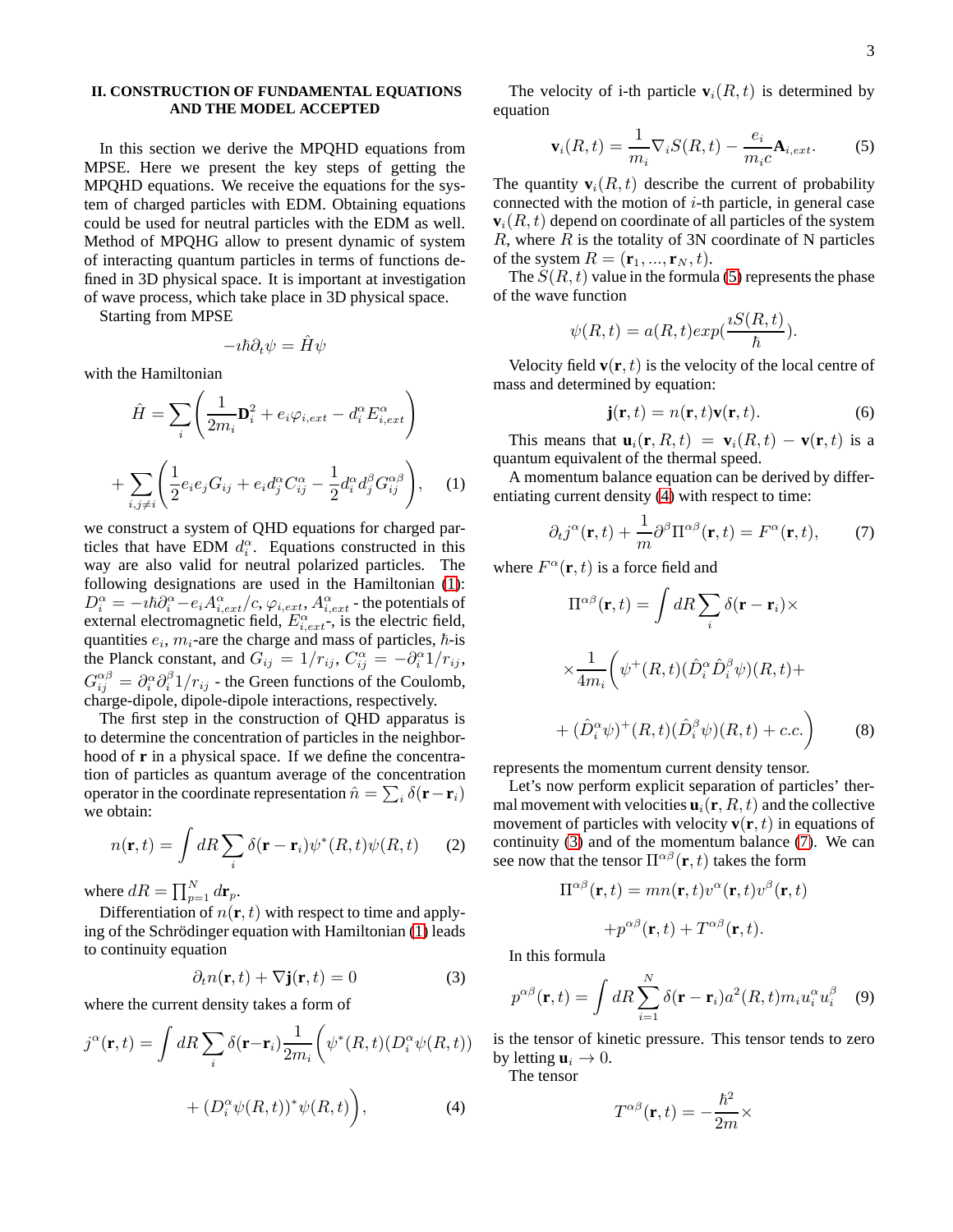$$
\times \int dR \sum_{i=1}^{N} \delta(\mathbf{r} - \mathbf{r}_i) a^2(R, t) \frac{\partial^2 \ln a(R, t)}{\partial x_{\alpha i} \partial x_{\beta i}} \qquad (10)
$$

is proportional to  $\hbar^2$  and has a purely quantum origin. For the large system of noninteracting particles, this tensor is

<span id="page-3-6"></span>
$$
T^{\alpha\beta}(\mathbf{r},t) = -\frac{\hbar^2}{4m}\partial^{\alpha}\partial^{\beta}n(\mathbf{r},t)
$$

$$
+\frac{\hbar^2}{4m}\frac{1}{n(\mathbf{r},t)}(\partial^{\alpha}n(\mathbf{r},t))(\partial^{\beta}n(\mathbf{r},t)).\tag{11}
$$

This term is named Bohm quantum potential.

As the particles of the system under consideration interact via long-range forces the approximation of a selfconsistent field is sufficient to analyze collective processes. With the use of this approximation two-particle functions in the momentum balance equation can be split into a product of single-particle functions. Taken in the approximation of self-consistent field, the set of QHD equation, continuity equation and momentum balance equation has a form:

<span id="page-3-2"></span>
$$
\partial_t n(\mathbf{r}, t) + \nabla(n(\mathbf{r}, t)\mathbf{v}(\mathbf{r}, t)) = 0,\tag{12}
$$

$$
mn(\mathbf{r},t)(\partial_t + \mathbf{v}\nabla)v^{\alpha}(\mathbf{r},t) + \partial_{\beta}(p^{\alpha\beta}(\mathbf{r},t) + T^{\alpha\beta}(\mathbf{r},t))
$$

$$
= en(\mathbf{r},t)E_{ext}^{\alpha}(\mathbf{r},t) + P^{\beta}(\mathbf{r},t)\partial^{\alpha}E_{ext}^{\beta}(\mathbf{r},t) \n+ en(\mathbf{r},t)\varepsilon^{\alpha\beta\gamma}v^{\beta}(\mathbf{r},t)B_{ext}^{\gamma}(\mathbf{r},t) \n-e^{2}n(\mathbf{r},t)\partial^{\alpha}\int d\mathbf{r}'G(\mathbf{r},\mathbf{r}')n(\mathbf{r}',t) \n- en(\mathbf{r},t)\partial^{\alpha}\partial^{\beta}\int d\mathbf{r}'G(\mathbf{r},\mathbf{r}')P^{\beta}(\mathbf{r}',t) \n+ e^{2\beta}(\mathbf{r},t)\partial^{\alpha}\partial^{\beta}\int d\mathbf{r}'G(\mathbf{r},\mathbf{r}')n(\mathbf{r}',t) \n+ P^{\beta}(\mathbf{r},t)\partial^{\alpha}\int d\mathbf{r}'G^{\beta\gamma}(\mathbf{r},\mathbf{r}')P^{\gamma}(\mathbf{r}',t). \quad (13)
$$

<span id="page-3-0"></span>Let's discuss the physical significance of terms on the right side of [\(13\)](#page-3-0). The first three terms describe the interaction with external electromagnetic field. The first term represents the effect of external electric field on the charge density. The second term is the effect of non-uniform external electric field on the polarization density. The form of this term is similar to that of the force field which affects the magnetic moment in a magnetic field [20], [\[28](#page-13-4)]. It should be noted that the form of this term is distinct from the expression that describes the force affecting a single dipole. The third term of the equation [\(13\)](#page-3-0) is the Lorentz force. Other terms in [\(13\)](#page-3-0) describe a force field that represents interactions between particles, namely the Coulomb interaction of charges, the effect of dipoles on charges, charges on dipoles and dipole-dipole interactions.

Note, that for a 3D system of particles the momentum balance equation [\(13\)](#page-3-0) may be written down in terms of electrical intensity of the field that is created by charges and dipole moments of the particle system:

$$
mn(\mathbf{r},t)(\partial_t + \mathbf{v}\nabla)v^{\alpha}(\mathbf{r},t) + \partial_{\beta}(p^{\alpha\beta}(\mathbf{r},t) + T^{\alpha\beta}(\mathbf{r},t))
$$
  
=  $en(\mathbf{r},t)E^{\alpha}(\mathbf{r},t) + P^{\beta}(\mathbf{r},t)\partial^{\alpha}E^{\beta}(\mathbf{r},t)$   
+  $en(\mathbf{r},t)\varepsilon^{\alpha\beta\gamma}v^{\beta}(\mathbf{r},t)B_{ext}^{\gamma}(\mathbf{r},t),$  (14)

<span id="page-3-1"></span>where:  $E^{\alpha}(\mathbf{r},t) = E^{\alpha}_{ext}(\mathbf{r},t) + E^{\alpha}_{int}(\mathbf{r},t)$  and  $E_{int}^{\alpha}(\mathbf{r},t) = E_{q}^{\alpha}(\mathbf{r},t) + E_{d}^{\alpha}(\mathbf{r},t)$ . These variables meet equations  $div\mathbf{E}_q(\mathbf{r}, t) = 4\pi\rho$  and  $div\mathbf{E}_d(\mathbf{r}, t) =$  $-4\pi div \mathbf{P}(\mathbf{r},t)$  where  $\rho = \sum_{a} e_a n_a(\mathbf{r},t)$ . This leads to a field equation

<span id="page-3-4"></span>
$$
divEint(r, t) = 4\pi \rho - 4\pi divP.
$$
 (15)

The method we develop in this work is valid both for bosons and fermions. The type of statistics that particles are subject to affects the calculation of many-particle functions (correlations) that evolve in the momentum balance equation [\(13\)](#page-3-0) and are neglected in the self-consistent field approximation. A method for the calculation of correlations in QHD equations has been developed in works [19– 21].

Polarization evolves in the momentum balance equation [\(13\)](#page-3-0) or [\(14\)](#page-3-1):

<span id="page-3-3"></span>
$$
P^{\alpha}(\mathbf{r},t) = \int dR \sum_{i} \delta(\mathbf{r} - \mathbf{r}_{i}) \psi^{*}(R,t) \hat{d}_{i}^{\alpha} \psi(R,t). \tag{16}
$$

The EDM operator  $d_i^{\alpha}$  there affects coordinates of the i-th particle. The polarization thus affects the evolution of concentration and of the velocity field. To calculate  $P^{\alpha}(\mathbf{r},t)$  may be interesting itself. It is, therefore necessary to derive an equation that describes the evolution of polarization.

## **III. EQUATIONS FOR THE EVOLUTION OF POLARIZATION**

To close the QHD equations set [\(12\)](#page-3-2), [\(13\)](#page-3-0) we derive equation for the polarization evolution. If we differentiate the definition for polarization [\(16\)](#page-3-3) with respect to time and apply the Schrödinger equation, the required equation for the polarization evolution can be obtained:

<span id="page-3-5"></span>
$$
\partial_t P^{\alpha}(\mathbf{r},t) + \partial^{\beta} R^{\alpha\beta}(\mathbf{r},t) = 0.
$$
 (17)

A polarization current density

$$
R^{\alpha\beta}(\mathbf{r},t) = \int dR \sum_{i} \delta(\mathbf{r} - \mathbf{r}_{i}) \frac{d_{i}^{\alpha}}{2m_{i}} \times
$$

$$
\times \left( \psi^{*}(R,t) (D_{i}^{\beta}\psi(R,t)) + (D_{i}^{\beta}\psi(R,t))^{*}\psi(R,t) \right)
$$
(18)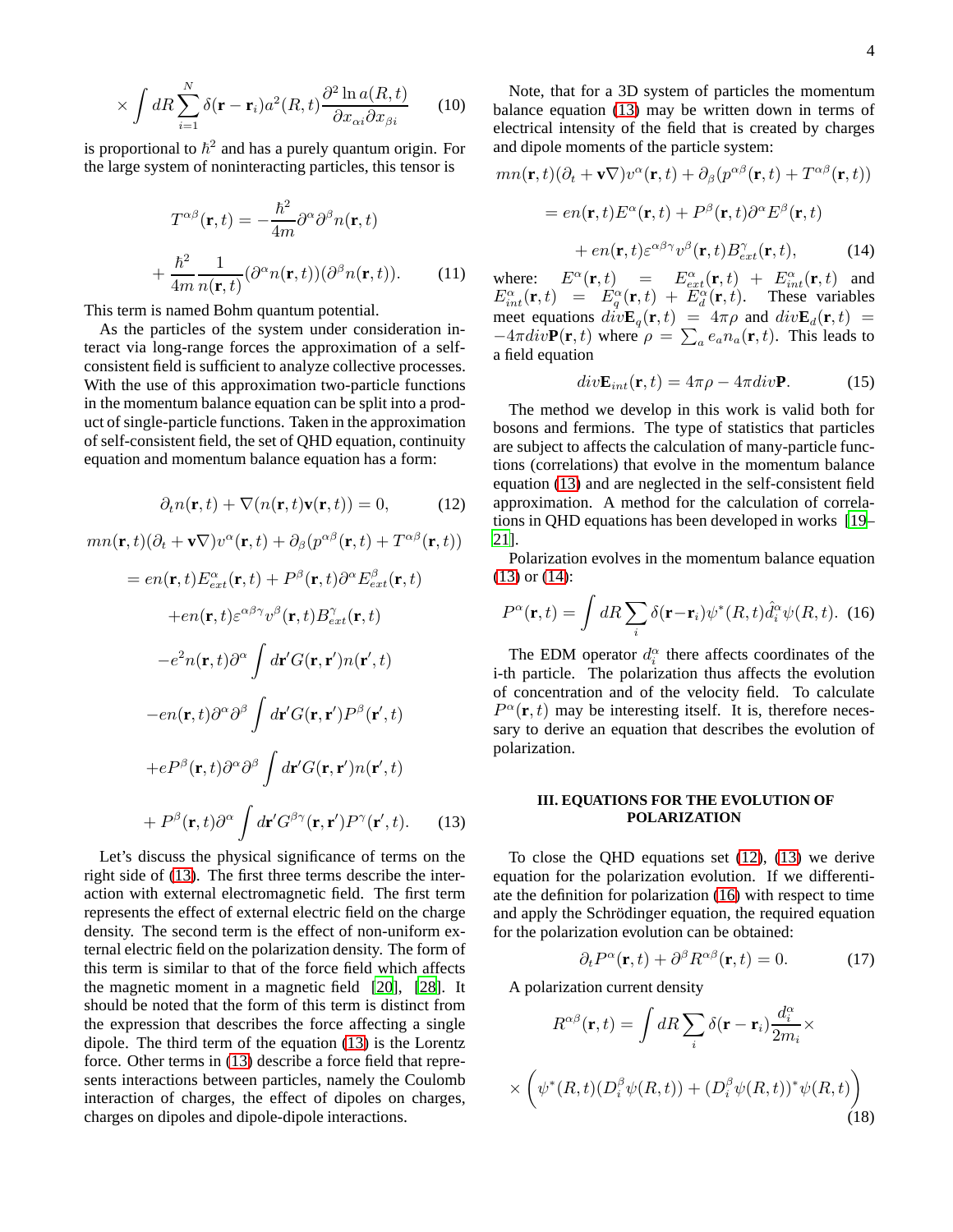occurs in this equation.

We have two ways to close the QHD equations set. The first one is to express  $R^{\alpha\beta}(\mathbf{r},t)$  in terms of  $n(\mathbf{r},t),$   $v^\alpha(\mathbf{r},t)$ and  $P^{\alpha}(\mathbf{r},t)$  using additional assumptions or experimental data. The other way is to derive the equation for evolution  $R^{\alpha\beta}(\mathbf{r},t)$  in the same fashion it was accomplished previously for other material fields, for example quantities considered above  $n(\mathbf{r}, t)$ ,  $v^{\alpha}(\mathbf{r}, t)$  and  $P^{\alpha}(\mathbf{r}, t)$ . Now the evolution equation  $\hat{R}^{\alpha\beta}(\mathbf{r},t)$  occurs in the form of

$$
\partial_{t}R^{\alpha\beta}(\mathbf{r},t) + \frac{1}{m}\partial^{\gamma}R^{\alpha\beta\gamma}(\mathbf{r},t) = \frac{e}{m}P^{\alpha}(\mathbf{r},t)E_{ext}^{\beta}(\mathbf{r},t)
$$

$$
+ \frac{e}{mc}\varepsilon^{\beta\gamma\delta}R^{\alpha\gamma}(\mathbf{r},t)B_{ext}^{\delta}(\mathbf{r},t) + \frac{1}{m}(\partial^{\beta}E_{ext}^{\gamma}(\mathbf{r},t))\int dR\sum_{p}\delta(\mathbf{r}-\mathbf{r}_{p})d_{p}^{\alpha}d_{p}^{\gamma}\psi^{*}(R,t)\psi(R,t)
$$

$$
- \frac{e^{2}}{m}\int d\mathbf{r}'(\partial^{\beta}G(\mathbf{r},\mathbf{r}'))\int dR\sum_{p,n\neq p}\delta(\mathbf{r}-\mathbf{r}_{p})\delta(\mathbf{r}-\mathbf{r}_{n})d_{p}^{\alpha}\psi^{*}(R,t)\psi(R,t)
$$

$$
- \frac{e}{m}\int d\mathbf{r}'(\partial^{\beta}G^{\gamma}(\mathbf{r}',\mathbf{r}))\int dR\sum_{p,n\neq p}\delta(\mathbf{r}-\mathbf{r}_{p})\delta(\mathbf{r}-\mathbf{r}_{n})d_{p}^{\alpha}d_{p}^{\gamma}\psi^{*}(R,t)\psi(R,t)
$$

$$
+ \frac{e}{m}\int d\mathbf{r}'(\partial^{\beta}G^{\gamma}(\mathbf{r},\mathbf{r}'))\int dR\sum_{p,n\neq p}\delta(\mathbf{r}-\mathbf{r}_{p})\delta(\mathbf{r}-\mathbf{r}_{n})d_{p}^{\alpha}d_{n}^{\gamma}\psi^{*}(R,t)\psi(R,t)
$$

$$
+ \frac{1}{m}\int d\mathbf{r}'(\partial^{\beta}G^{\gamma\delta}(\mathbf{r},\mathbf{r}'))\int dR\sum_{p,n\neq p}\delta(\mathbf{r}-\mathbf{r}_{p})\delta(\mathbf{r}-\mathbf{r}_{n})d_{p}^{\alpha}d_{p}^{\gamma}d_{n}^{\delta}\psi^{*}(R,t)\psi(R,t).
$$
(19)

<span id="page-4-0"></span>Now we consider the physical meaning of the terms in right side of this equation. The first three terms describe the interaction of particles with external electromagnetic field. The first term represents the effect of external electric field on the charge density. The second term is the effect of non-uniform external electric field on the polarization density. The form of this term is similar to that of the force field which affects the magnetic moment in a magnetic field. The third term of the equation [\(19\)](#page-4-0) is an analog of the Lorentz force. Other terms in [\(19\)](#page-4-0) describe a tensor field that represents interactions between particles, namely the Coulomb interaction of charges, the effect of dipoles on charges, charges on dipoles and dipole-dipole interactions.

We used the denotation in [\(19\)](#page-4-0) for  $R^{\alpha\beta\gamma}(\mathbf{r},t)$ :

$$
R^{\alpha\beta\gamma}(\mathbf{r},t)
$$
  
= 
$$
\int dR \sum_{i} \delta(\mathbf{r} - \mathbf{r}_{i}) \frac{d_{i}^{\alpha}}{4m_{i}} \left( \psi^{+}(R,t) (\hat{D}_{i}^{\beta} \hat{D}_{i}^{\gamma} \psi)(R,t) + (\hat{D}_{i}^{\beta} \psi)^{+}(R,t) (\hat{D}_{i}^{\gamma} \psi)(R,t) + c.c. \right).
$$
 (20)

Equation [\(19\)](#page-4-0) show the evolution of polarization current  $R^{\alpha\beta}(\mathbf{r},t)$  in consequence of interaction of particles with external and internal force field. Equation [\(19\)](#page-4-0) contain two-particle correlation function. The two-particle function found in the four last term of equation [\(19\)](#page-4-0). In articles [19], [21] the method of calculation of correlation is developed. Direct calculation of many-particle function using methods developed in [19], [21] show that statistics affect on correlations only and have no influence on terms arisen in self-consistent field approximation. Below, in this article we bound our self by self-consistent field approximation.

We can see that the equation [\(19\)](#page-4-0) contains information about the effect of interaction on the transformation of  $R^{\alpha\beta}(\mathbf{r},t)$  and, as a consequence, on the polarization evolution  $P^{\alpha}(\mathbf{r},t)$ .

In the approximation of the self-consistent field, the equation [\(19\)](#page-4-0) takes the form

$$
\partial_t R^{\alpha\beta}(\mathbf{r},t) + \frac{1}{m} \partial^{\gamma} R^{\alpha\beta\gamma}(\mathbf{r},t) = \frac{e}{m} P^{\alpha}(\mathbf{r},t) E^{\beta}_{ext}(\mathbf{r},t)
$$

$$
+ \frac{e}{mc} \varepsilon^{\beta\gamma\delta} R^{\alpha\gamma}(\mathbf{r},t) B^{\delta}_{ext}(\mathbf{r},t) + \frac{1}{m} D^{\alpha\gamma}(\mathbf{r},t) \partial^{\beta} E^{\gamma}_{ext}(\mathbf{r},t)
$$

$$
- \frac{e^2}{m} P^{\alpha}(\mathbf{r},t) \partial^{\beta} \int d\mathbf{r}' G(\mathbf{r},\mathbf{r}') n(\mathbf{r}',t)
$$

$$
- \frac{e}{m} D^{\alpha\gamma}(\mathbf{r},t) \partial^{\beta} \int d\mathbf{r}' G^{\gamma}(\mathbf{r}',\mathbf{r}) n(\mathbf{r}',t)
$$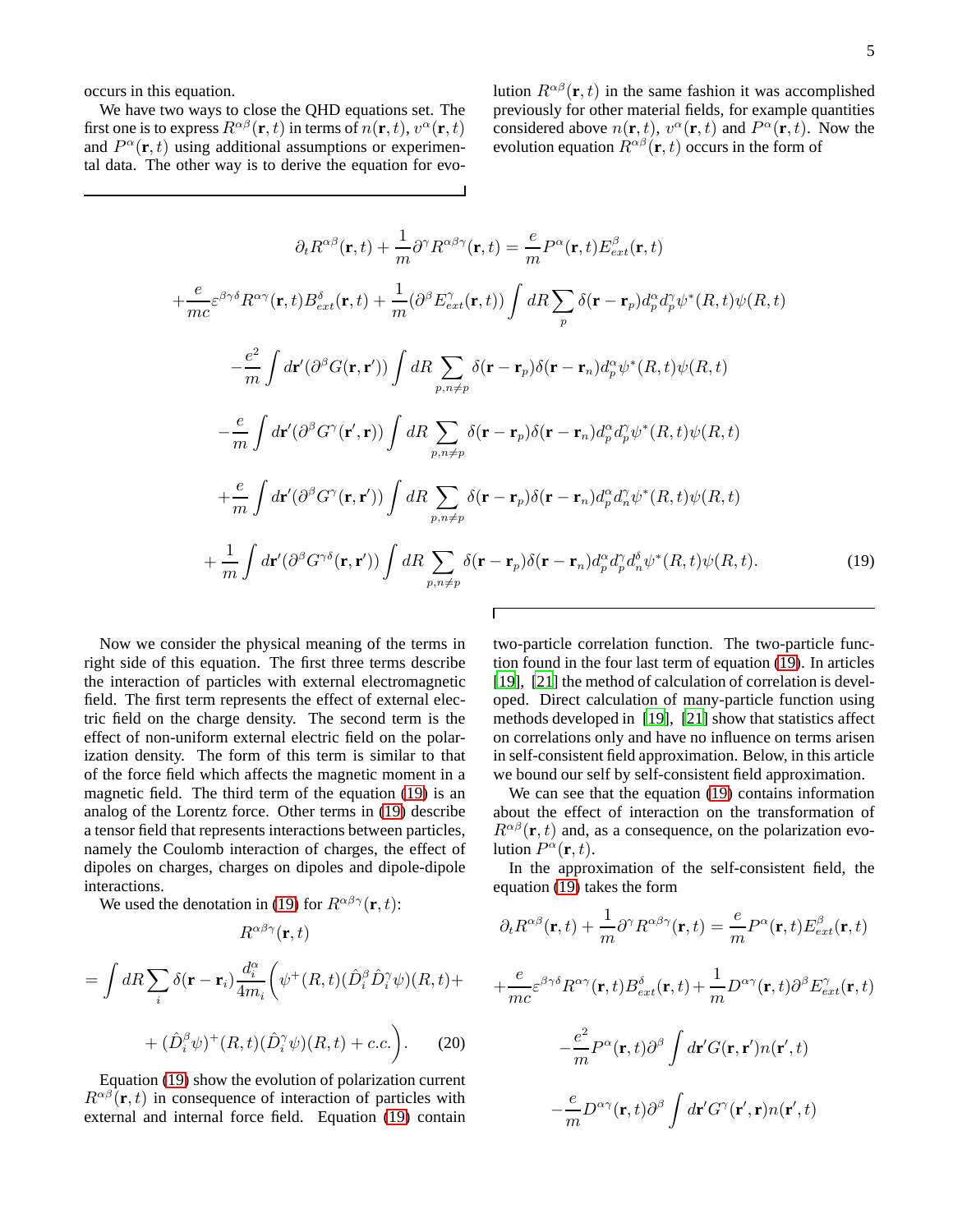$$
+\frac{e}{m}P^{\alpha}(\mathbf{r},t)\partial^{\beta}\int d\mathbf{r}'G^{\gamma}(\mathbf{r},\mathbf{r}')P^{\gamma}(\mathbf{r}',t) + \frac{1}{m}D^{\alpha\gamma}(\mathbf{r},t)\partial^{\beta}\int d\mathbf{r}'G^{\gamma\delta}(\mathbf{r},\mathbf{r}')P^{\delta}(\mathbf{r}',t).
$$
 (21)

<span id="page-5-0"></span>The physical meaning of terms on the right side of this equation is similar to that of terms in the equation [\(19\)](#page-4-0).

We used the denotation

$$
D^{\alpha\beta}(\mathbf{r},t) = \int dR \sum_{i} \delta(\mathbf{r} - \mathbf{r}_{i}) d_{i}^{\alpha} d_{i}^{\beta} \psi^{*}(R,t) \psi(R,t)
$$
\n(22)

in the equation [\(21\)](#page-5-0).

It can be assumed that

<span id="page-5-3"></span>
$$
D^{\alpha\beta}(\mathbf{r},t) \simeq \sigma \frac{P^{\alpha}(\mathbf{r},t)P^{\beta}(\mathbf{r},t)}{n(\mathbf{r},t)}.\tag{23}
$$

where  $\sigma$ - is the nondimension constant.

Likewise the previous section we can reformulate the equation [\(21\)](#page-5-0) for the three-dimension case in terms of the electrical field [\(15\)](#page-3-4). The equation [\(21\)](#page-5-0) in this situation has the form

$$
\partial_t R^{\alpha\beta}(\mathbf{r},t) + \frac{1}{m} \partial^{\gamma} R^{\alpha\beta\gamma}(\mathbf{r},t) = \frac{e}{m} P^{\alpha}(\mathbf{r},t) E^{\beta}(\mathbf{r},t)
$$

$$
+ \frac{e}{mc} \varepsilon^{\beta\gamma\delta} R^{\alpha\gamma}(\mathbf{r},t) B^{\delta}_{ext}(\mathbf{r},t) + \frac{1}{m} D^{\alpha\gamma}(\mathbf{r},t) \partial^{\beta} E^{\gamma}(\mathbf{r},t). \tag{24}
$$

<span id="page-5-4"></span>If we put a velocity field into the equation [\(21\)](#page-5-0) the tensor  $R^{\alpha\beta\gamma}(\mathbf{r},t)$  transforms into

$$
R^{\alpha\beta\gamma}(\mathbf{r},t) = r^{\alpha\beta\gamma}(\mathbf{r},t) + T^{\alpha\beta\gamma}(\mathbf{r},t)
$$

$$
+ mR^{\alpha\beta}(\mathbf{r},t)v^{\gamma}(\mathbf{r},t) + mR^{\alpha\gamma}(\mathbf{r},t)v^{\beta}(\mathbf{r},t)
$$

$$
- mP^{\alpha}(\mathbf{r},t)v^{\beta}(\mathbf{r},t)v^{\gamma}(\mathbf{r},t). \tag{25}
$$

In this representation the contribution of thermal movement

$$
r^{\alpha\beta\gamma}(\mathbf{r},t) = \int dR \sum_{i=1}^{N} \delta(\mathbf{r} - \mathbf{r}_i) d_i^{\alpha} a^2(R,t) m_i u_i^{\beta} u_i^{\gamma}
$$
\n(26)

becomes explicit and the analog for the Bohm quantum potential occurs

$$
T^{\alpha\beta\gamma}(\mathbf{r},t) = -\frac{\hbar^2}{2m} \int dR \sum_{i=1}^{N} \delta(\mathbf{r} - \mathbf{r}_i) \times
$$

$$
\times d_i^{\alpha} a^2(R,t) \frac{\partial^2 \ln a}{\partial x_{\beta i} \partial x_{\gamma i}}.
$$
(27)

Approximate connection of  $T^{\alpha\beta\gamma}(\mathbf{r},t)$  with the concentration and polarization of particles is presented in work [12].

The major contribution into alterations of polarization in a system of charged particles is from charge interactions

and from the effect that the external electrical field has on charges. As a result

<span id="page-5-1"></span>
$$
\partial_t R^{\alpha\beta}(\mathbf{r},t) = \frac{e}{m} P^{\alpha}(\mathbf{r},t) E_{ext}^{\beta}(\mathbf{r},t)
$$

$$
+ \frac{e^2}{m} P^{\alpha}(\mathbf{r},t) \partial^{\beta} \int d\mathbf{r}' G(\mathbf{r},\mathbf{r}') n(\mathbf{r}',t) \qquad (28)
$$

can be derived from the equation [\(21\)](#page-5-0).

Later in this paper the equation [\(28\)](#page-5-1) is used to analyze the elementary excitations spectrum in a two-dimensional system of EDM-having charged particles.

Method of QHD allows derive an one-particle nonlinear Schrodinger equation (NLSE). Corresponding one-particle wave function describes evolution of many-particle system in 3D physical space. Most famous NLSE are the Ginzburg-Landau equation in superconductivity [55] and the Gross-Pitaevskii equation in the physics of ultracold gases and Bose-Einstein condensate [56]. In this article we consider the derivation of NLSE. We do not use NLSE for studying of wave dispersion and wave generation. Because of it we present NLSE in Appendix. In this paper we receive NLSE for the charged particle having EDM. Interesting consequence of derivation of NLSE is the obtaining of London equation. Derivation of the London's equation from QHD also is presented in appendix

# **IV. THE EIGENWAVES IN A 2D SYSTEM OF CHARGED PARTICLES WITH EDM**

One of the primary goals of this article is to derive dispersion characteristics of eigenwaves in 2D systems of neutral and charged particles that take account of the EDM collective dynamics. In this section we consider 2D systems of charged particles. To do that let's analyze small perturbations of physical variables from the stationary state. The ionic or holes gas is assumed here to localize on a  $x, y$ plane

$$
n = n_0 + \delta n, \ v^{\alpha} = 0 + \delta v^{\alpha}, \ P^{\alpha} = P_0^{\alpha} + \delta P^{\alpha},
$$
  
(29)  

$$
E_{ext}^{\alpha} = E_0 \delta^{\alpha z}, \ P_0^{\alpha} = \kappa E_0^{\alpha} = \kappa E_0 \delta^{\alpha z},
$$

where  $n$  is a surface concentration.

We can mark, in this section and below, all physical quantity is presented in the form of sum of equilibrium part and small perturbations

$$
f = f_0 + \delta f.
$$

In this case if we assume that linear excitations  $\delta f$  are proportional to  $exp(-i\omega t + i\mathbf{k}\mathbf{r})$  a linearized set of equations  $(12)$ ,  $(13)$ ,  $(17)$ ,  $(28)$  gives us the dispersion equation

<span id="page-5-2"></span>
$$
m\omega^2 = mv_{si}^2 k^2 + \frac{\hbar^2}{4m} k^4
$$

$$
+ 2\pi e^2 n_0 k - 2\pi P_0^2 \frac{\beta(k)e^2}{m\omega^2} k^4,
$$
(30)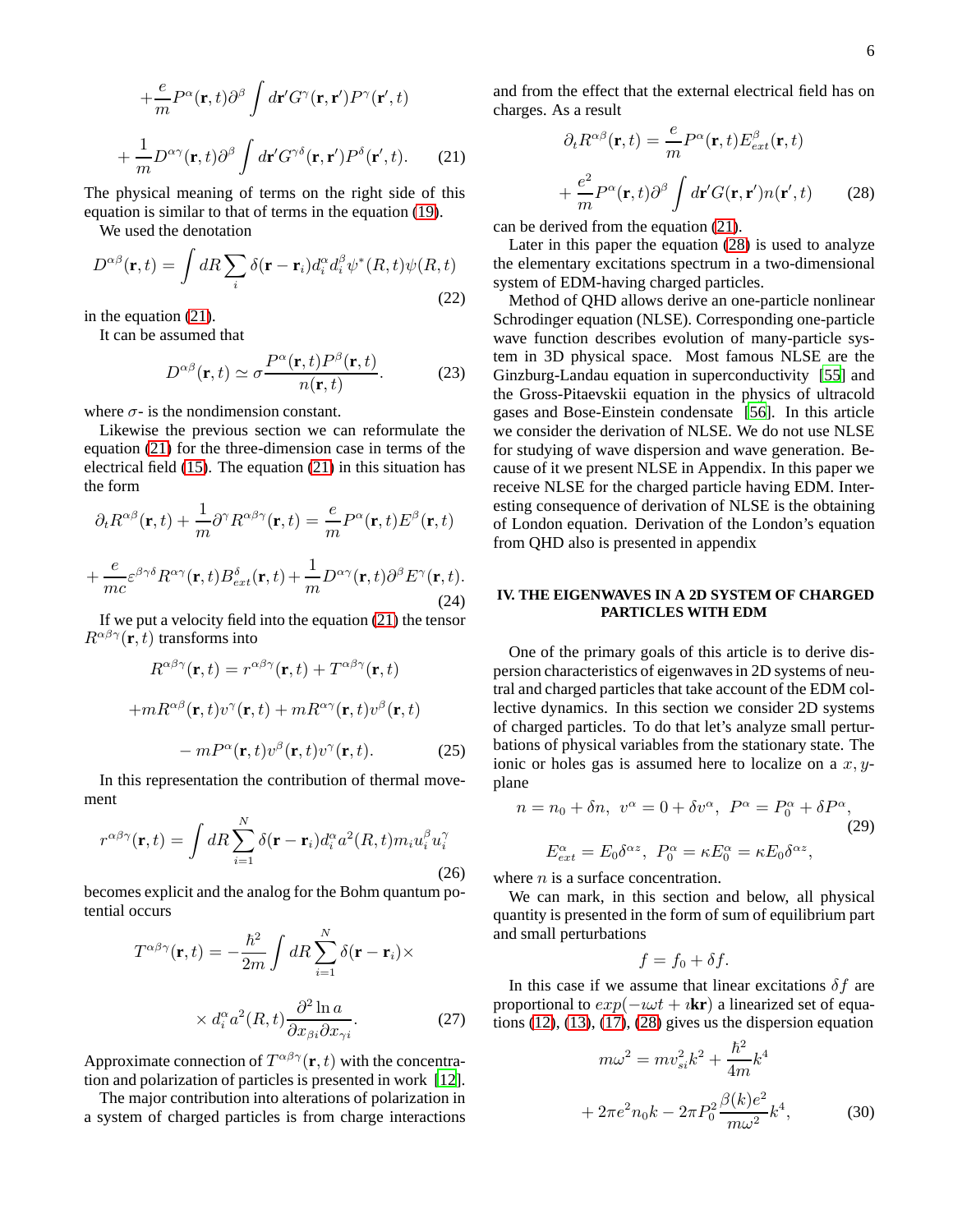

FIG. 1. The figure presents the dependence of the variable  $\beta(k)$ on the wave vector k. Ionic or atomic radius  $r_0$  is assumed to equal 0.1 nm.

where

± <sup>1</sup>

quency.

 $(v_{si}^2k^2 + )$ 

<span id="page-6-4"></span>
$$
\beta(k) = 2\pi \int_{\xi}^{\infty} dr \frac{J_0(r)}{r^2},
$$
\n(31)

 $\setminus$ .

here  $\xi = r_0 k$ ,  $r_0$  there is an ionic or atomic radius and  $k =$  $\sqrt{k_x^2 + k_y^2}$  is a modulus of the wave vector. As  $\lambda_{min}$  =  $2\pi/k_{max} > 2r_0$  then  $\xi \subset (0, \pi)$ . The function  $\beta(\xi)$  is, therefore, positive. Its explicit form is presented at Fig. 1.

Solutions of the equation [\(30\)](#page-5-2) are presented by two branches of the dispersion characteristic

$$
\omega^2 = \frac{1}{2} \left( v_{si}^2 k^2 + \frac{\hbar^2}{4m^2} k^4 + \omega_{Li2}^2 \right)
$$

$$
(v_{si}^2 k^2 + \frac{\hbar^2}{4m^2} k^4 + \omega_{Li2}^2)^2 - 8\pi \kappa^2 E_0^2 \beta \frac{e^2}{m^2}
$$

<span id="page-6-0"></span> $\frac{c}{m^2}k^4$ (32) where  $\omega_{Li2} = 2\pi e^2 n_0 k/m$  denotes the Langmuir 2D fre-

Provided that polarization effects are small the square root expression in [\(32\)](#page-6-0) may be expanded to yield formulae  $\omega(k)$  in the following form

$$
\omega^{2} = v_{si}^{2}k^{2} + \frac{\hbar^{2}}{4m^{2}}k^{4}
$$

$$
v_{i}^{2} = \frac{2\pi\kappa^{2}E_{0}^{2}\beta e^{2}k^{4}}{(4\pi)^{2}} \tag{3}
$$

<span id="page-6-1"></span>
$$
+\omega_{Li2}^2 - \frac{2m}{m^2 v_{si}^2 k^2 + \frac{1}{4} \hbar^2 k^4 + m^2 \omega_{Li2}^2},\tag{33}
$$

<span id="page-6-2"></span>
$$
\omega^2 = \frac{2\pi\kappa^2 E_0^2 \beta e^2 k^4}{m^2 v_{si}^2 k^2 + \frac{1}{4} \hbar^2 k^4 + m^2 \omega_{Li2}^2}.
$$
 (34)

The relation [\(33\)](#page-6-1) expresses the dispersion of 2D Langmuir waves with the account of dipole-dipole interactions. The solution [\(34\)](#page-6-2) expresses the dispersion of waves that emerge as a result of polarization dynamics. Plots at Figs. 2 and 3 represent relationships [\(33\)](#page-6-1), [\(34\)](#page-6-2), respectively.



FIG. 2. The figure shows the dispersion characteristic of the Langmuir wave frequency  $\omega$  versus the wave vector k, which is described by the equation [\(33\)](#page-6-1). The ionic radius  $r_0$  is supposed to be 0.1 nm. Equilibrium polarization has form  $P_0$  =  $\kappa E_0$ . Static electric permeability  $\kappa$  is defined by the equation  $\kappa = n_0 p_0^2/(3k_B T)$ .  $p_0$  - is a dipole moment of an ion or atom,  $T$  - temperature of the medium,  $k_B$  - Boltzmann constant. System parameters are assumed to be as follows:  $n_0 = 10^8 s m^{-2}$ ,  $p_0 = 3 \cdot 10^{-20} Cm$ ,  $T = 100K$ ,  $E_0 = 3 \cdot 10^4 V/m$ ,  $m_i = 10^{-23} g$ .



FIG. 3. The figure shows the dispersion characteristic of the quantum ionic polarization wave frequency  $\omega$  versus the wave vector  $k$ , which is described by the equation [\(34\)](#page-6-2). The ionic radius  $r_0$  is supposed to be 0.1 nm. Physical conditions of the system are supposed to be the same as described in the legend to Fig. 2.

## **V. EIGENWAVES IN A SYSTEM OF POLARIZED NEUTRAL PARTICLES**

In this section we consider 1D, 2D and 3D systems of EDM-having neutral particles. To do that we use the equation [\(21\)](#page-5-0). Since the system of neutral particles resides in a uniform electromagnetic field, there is only one term on the right side of the equation [\(21\)](#page-5-0). It is also assumed that interactions make the largest contribution into the changes in  $R^{\alpha\beta}(\mathbf{r},t)$ .

If so then the equation  $(21)$  and  $(23)$  transforms into

<span id="page-6-3"></span>
$$
\partial_t R^{\alpha\beta}(\mathbf{r}, t) = \sigma \frac{P^{\alpha}(\mathbf{r}, t) P^{\gamma}(\mathbf{r}, t)}{mn(\mathbf{r}, t)} \times \left\{\frac{\partial^{\beta}}{\partial \mathbf{r}^{\prime} G^{\gamma\delta}(\mathbf{r}, \mathbf{r}^{\prime}) P^{\delta}(\mathbf{r}^{\prime}, t)}\right\}.
$$
\n(35)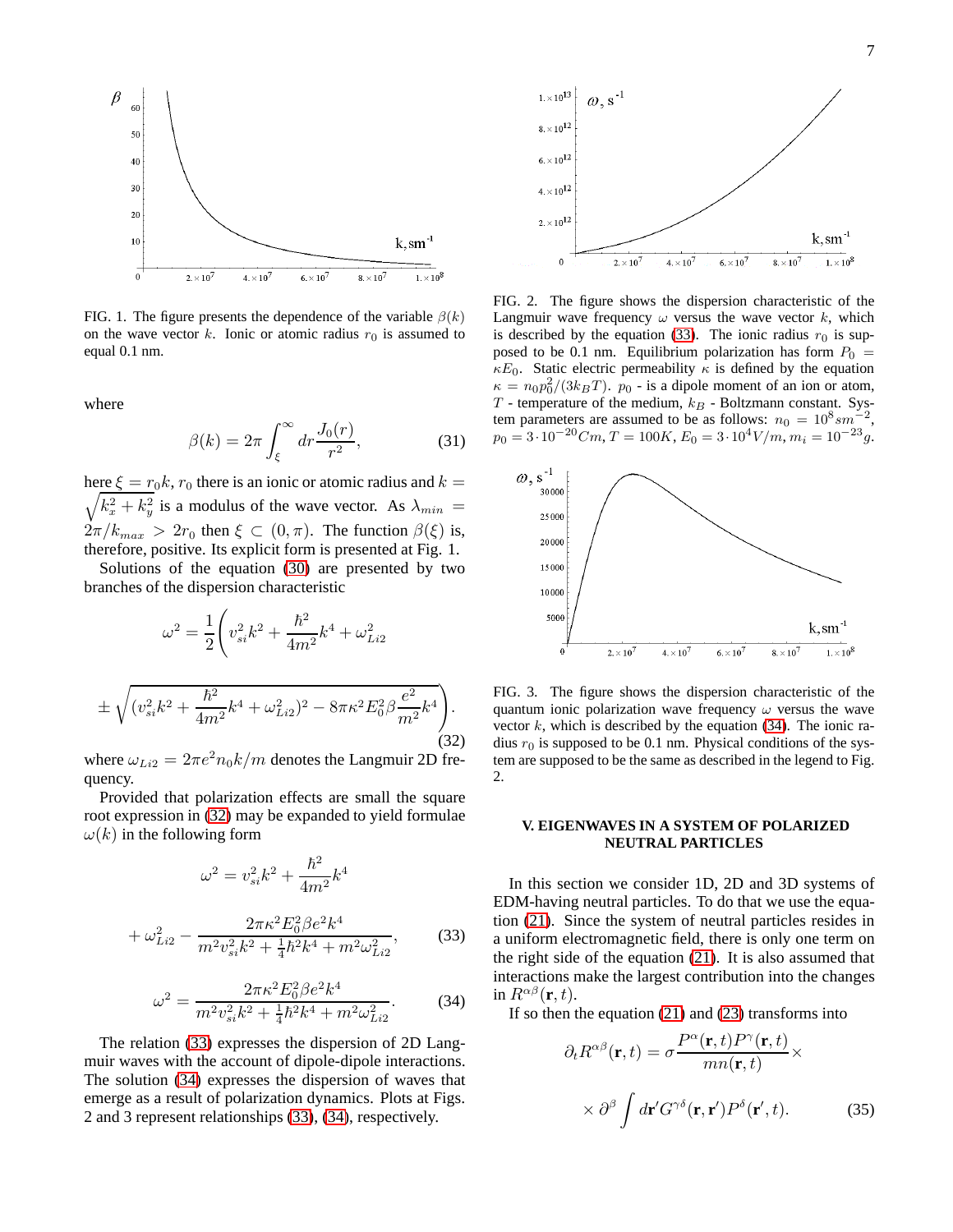

FIG. 4. The figure shows the dispersion characteristic of the 2D quantum atomic polarization wave frequency  $\omega(k)$  versus the wave vector  $k$ , which is described by the equation [\(36\)](#page-7-0). The atomic radius is supposed to be 0.1 nm. System parameters are the same as in Fig. 2.

If taken in a linear approximation, the set of equations  $(12)$ ,  $(13)$ ,  $(17)$ ,  $(35)$  for neutral particles is closed. This allows the analysis of polarization waves in a system of neutral particles. Equations of continuity [\(12\)](#page-3-2) and of the momentum balance [\(13\)](#page-3-0) herein describe the dynamics of acoustic wave. If we derive a solution for eigenwaves in a 2D system the dispersion equation has a form of

<span id="page-7-0"></span>
$$
\omega = \sqrt{\sigma \frac{\beta(k)}{mn_0}} \mid \kappa \mid E_0 k^{3/2}.
$$
 (36)

where  $\beta(k)$  is defined by the relation [\(31\)](#page-6-4). The dispersion dependence [\(36\)](#page-7-0) is presented on Fig. 4.

In 1D case  $\omega(k)$  occurs as

<span id="page-7-2"></span>
$$
\omega = \sqrt{\frac{\sigma \beta_1(k)}{mn_0}} \mid \kappa \mid E_0 k^2,
$$
 (37)

where

<span id="page-7-1"></span>
$$
\beta_1(k) = 2 \int_{\xi}^{\infty} dr \frac{\cos(r)}{r^3}.
$$
 (38)

The quantity [\(38\)](#page-7-1) and 1D dispersion dependence [\(37\)](#page-7-2) are presented on Figs. (5) and (6) correspondingly.

The set of equations [\(17\)](#page-3-5), [\(35\)](#page-6-3), [\(23\)](#page-5-3) may be applied to analyze 3D systems, otherwise the electric field  $\mathbf{E}(\mathbf{r}, t)$  that dipoles create may be introduced explicitly [\(15\)](#page-3-4), [\(17\)](#page-3-5), [\(24\)](#page-5-4), [\(23\)](#page-5-3).

As this is done the dispersion equation  $\omega(k)$  transforms into

<span id="page-7-3"></span>
$$
\omega = \sqrt{\frac{4\pi\sigma}{mn_0}} P_0 k_z.
$$
 (39)

Equations [\(36\)](#page-7-0) and [\(37\)](#page-7-2) differ in the power coefficient by the wave vector k and also with the coefficients  $\beta(k)$ and  $\beta_1(k)$ , which depend on the wave vector, occur in 1D and 2D cases, respectively.



FIG. 5. The figure presents of the variable  $\beta_1(k)$  on the wave vector k. Ionic or atomic radius  $r_0$  are assumed to equal 0.1 nm.



FIG. 6. The dependence of frequency  $\omega$  on the wave vector k is displayed for the case of single dimension polarization mode which dispersion characteristic is defined by the equation [\(37\)](#page-7-2). The atomic radius  $r_0$  is supposed to be 0.1 nm. Equilibrium polarization has form  $P_0 = \kappa E_0$ . Static electric permeability  $\kappa$  is defined by the equation  $\kappa = n_0 p_0^2/(3k_B T)$ .  $p_0$  - is a dipole moment of an atom,  $T$  - temperature of the medium,  $k_B$  - Boltzmann constant. System parameters are assumed to be as follows:  $n_0 = 10^4 s m^{-1}$ ,  $p_0 = 3 \cdot 10^{-20} C m$ ,  $T = 100 K$ ,  $E_0 = 3 \cdot 10^4 \text{V/m}, m = 10^{-23} \text{g}.$ 

# **VI. EIGENWAVES IN A 2D TWO-SORT SYSTEM OF CHARGED PARTICLES**

A 2D system comprised by charged particles of two sorts can be modeled either in a thin film of metal and semiconductors or in a thin, nano-sized ionic crystal. Only ions and holes can have EDM in the former case. Both sorts of ions can have EDM in the case of ionic crystal. In our analysis we deal with a material where one sort of ions has much greater EDM than the other and investigate elementary excitations in such system.

The QHD equation set for the system in question is comprised by continuity equations [\(12\)](#page-3-2) and momentum balance equations [\(6\)](#page-2-5) for both sorts of particles and also by equations [\(17\)](#page-3-5), [\(21\)](#page-5-0) , which describe the polarization dynamics of particles those having greater EDM. The field on the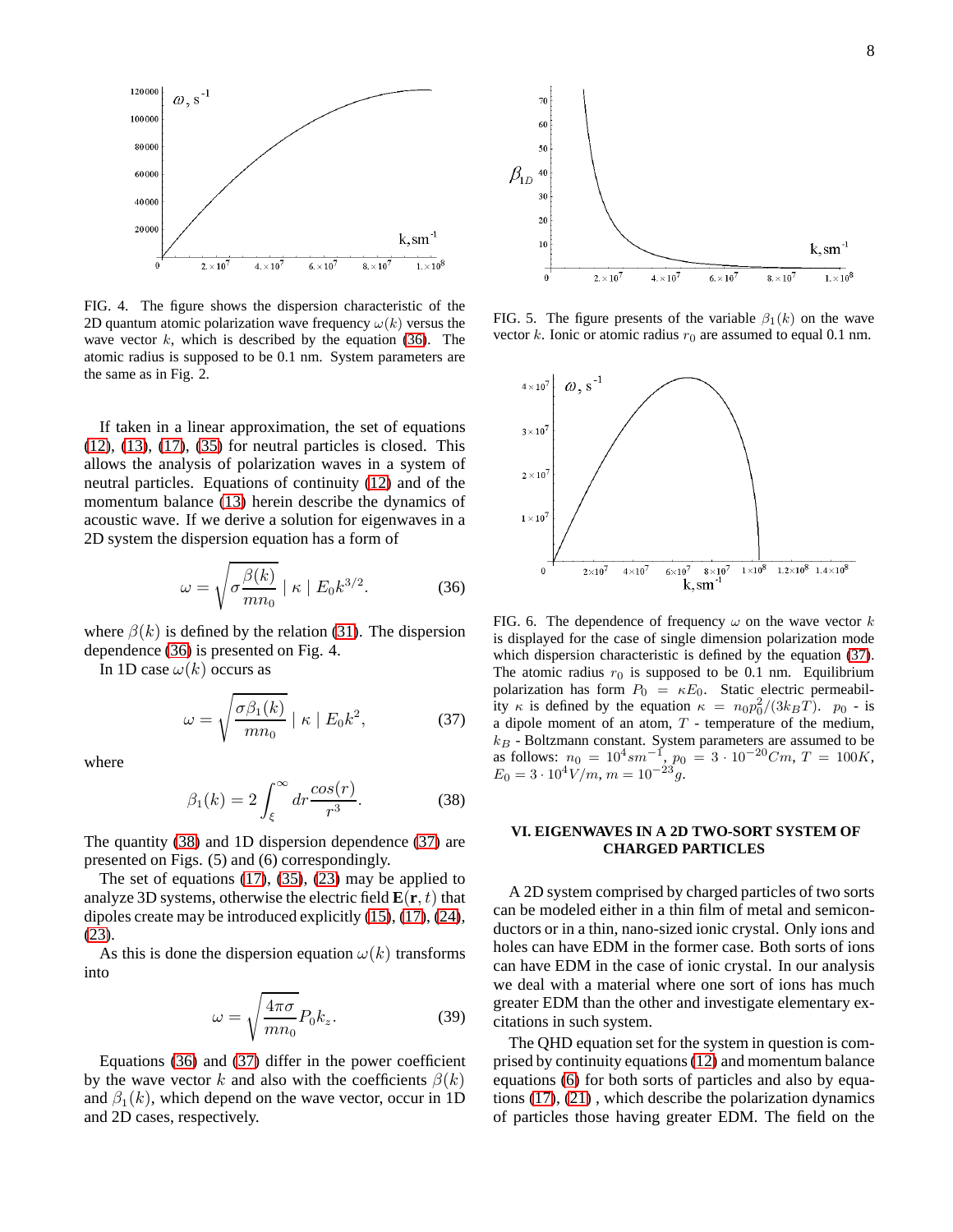right side of equations [\(6\)](#page-2-5) and [\(21\)](#page-5-0) comes from particles of both sorts. Likewise previous sections the 2D system is assumed here to be located in an external electric field which is orthogonal to the plane of particle movement. Solution of the eigenwave problem in a two-sort system of charged particles leads to the dispersion equation

$$
(\omega^2)^3-\Bigg(\omega_{e}^2+v_{se}^2k^2+\frac{\hbar^2k^4}{4m_{e}^2}+\omega_{i}^2+v_{si}^2k^2+\frac{\hbar^2k^4}{4m_{i}^2}\Bigg)(\omega^2)^2
$$

 $\hbar^2 k^2$  $4m_i^2$ 

 $\int k^4 + \omega_i^2 (v_{se}^2 +$ 

 $\hbar^2 k^2$  $4m_e^2$ 

 $\left( k^2 \right)$ 

<span id="page-8-0"></span>
$$
+\omega_e^2 (v_{si}^2 + \frac{\hbar^2 k^2}{4m_i^2}) k^2 + \frac{\beta(k)\omega_i^2 P_0^2 k^4}{n_0 m_i} \omega^2
$$

$$
-\frac{\beta(k) P_0^2 \omega_i^2}{n_0 m_i} (v_{se}^2 + \frac{\hbar^2 k^2}{4m_e^2}) k^6 = 0.
$$
 (40)

If we analyze a film of metal the indices  $e$  and  $i$  relate to electrons and ions, respectively. For the case of semiconductors index i describes a holes. In the case of a nanolayer ionic crystal  $i$  relates to ions of different sorts. It is assumed in both cases that particles denoted by the indices  $e$  and  $i$ are those having EDM.

If there is no polarization then the equation [\(40\)](#page-8-0) is a second-degree equation with respect to  $\omega^2$ . Its solutions have the form

$$
\omega_{0\pm}^2 = \frac{1}{2} \Bigg( \omega_e^2 + \omega_i^2 + v_{qse}^2 k^2 + v_{qsi}^2 k^2
$$

<span id="page-8-1"></span>
$$
\pm \sqrt{(\omega_e^2 + \omega_i^2)^2 + (v_{gse}^2 k^2 - v_{gsi}^2 k^2)^2 + (\omega_e^2 - \omega_i^2)(v_{gse}^2 k^2 - v_{gsi}^2 k^2)}.
$$
\n(41)

The following denotation is used here:

 $)(v_{si}^{2} +$ 

$$
v_{qsa}^2 = v_{sa}^2 + \hbar^2 k^2 / 4 m_a^2,
$$

where  $a$  denotes  $e$  for electrons and  $i$  for ions.

The equation [\(41\)](#page-8-1) contains dispersion characteristics for the Langmuir wave and ion-acoustic wave. In the quantum case we consider these characteristics take on the form of

$$
\omega^2 = \omega_e^2 + v_{se}^2 k^2 + \frac{\hbar^2}{4m_e^2} k^4,\tag{42}
$$

and

 $+$  $\sqrt{2}$ 

 $(v_{se}^2 +$ 

 $\hbar^2 k^2$  $4m_e^2$ 

<span id="page-8-3"></span>
$$
\omega = \frac{k v_s \sqrt{1 + \frac{\hbar^2 k^2}{4 m_e^2 v_{se}^2}}}{\sqrt{1 + a_e^2 k^2 (1 + \frac{\hbar^2 k^2}{4 m_e^2 v_{se}^2})}}.
$$
(43)

Here used designation  $a_e^2 = v_{se}^2/\omega_e^2$ ,  $v_s = (m_e/m_i)v_{se}^2$ . In approximation:

<span id="page-8-4"></span>
$$
v_{si}^2 + \hbar^2 k^2 / 4m_i^2 \ll \omega^2 / k^2 \ll v_{se}^2 + \hbar^2 k^2 / 4m_e^2 \quad (44)
$$

formula [\(46\)](#page-8-2) take form:

<span id="page-8-5"></span>
$$
\omega = \frac{kv_s}{\sqrt{1 + a_e^2 k^2}} \left( 1 + \frac{\hbar^2 k^2}{8m_e^2 v_{se}^2} \frac{1}{1 + a_e^2 k^2} \right). \tag{45}
$$

In this approximation exist simple relation for ion-sound waves [\(43\)](#page-8-3).

The solution [\(43\)](#page-8-3) differs from the classical case in the presence of a term proportional to  $\hbar^2$  which occurs due to Bohm quantum potential [\(11\)](#page-3-6). Figure 7 shows dispersion characteristics of ion-acoustic waves in classical and quantum cases.

If polarization is taken into account in the equation [\(40\)](#page-8-0) then new solution occurs. Assuming the contribution of polarization to be small we may obtain the following dispersion characteristic for this novel solution:

<span id="page-8-2"></span>
$$
\omega^2 = \frac{1}{n_0 m_i} \frac{\beta(k) P_0^2 \omega_i^2 k^3 (v_{se}^2 + \frac{\hbar^2 k^2}{4 m_e^2})}{\omega_e^2 (v_{si}^2 + \frac{\hbar^2 k^2}{4 m_i^2}) + \omega_i^2 (v_{se}^2 + \frac{\hbar^2 k^2}{4 m_e^2}) + (v_{se}^2 + \frac{\hbar^2 k^2}{4 m_e^2}) (v_{si}^2 + \frac{\hbar^2 k^2}{4 m_i^2}) k^2}.
$$
\n(46)

If the approximation  $(44)$  is used then the equation  $(46)$  takes the form

$$
\omega = \sqrt{\frac{\beta(k)}{n_0 m_i}} P_0 k^{3/2}.
$$
\n(47)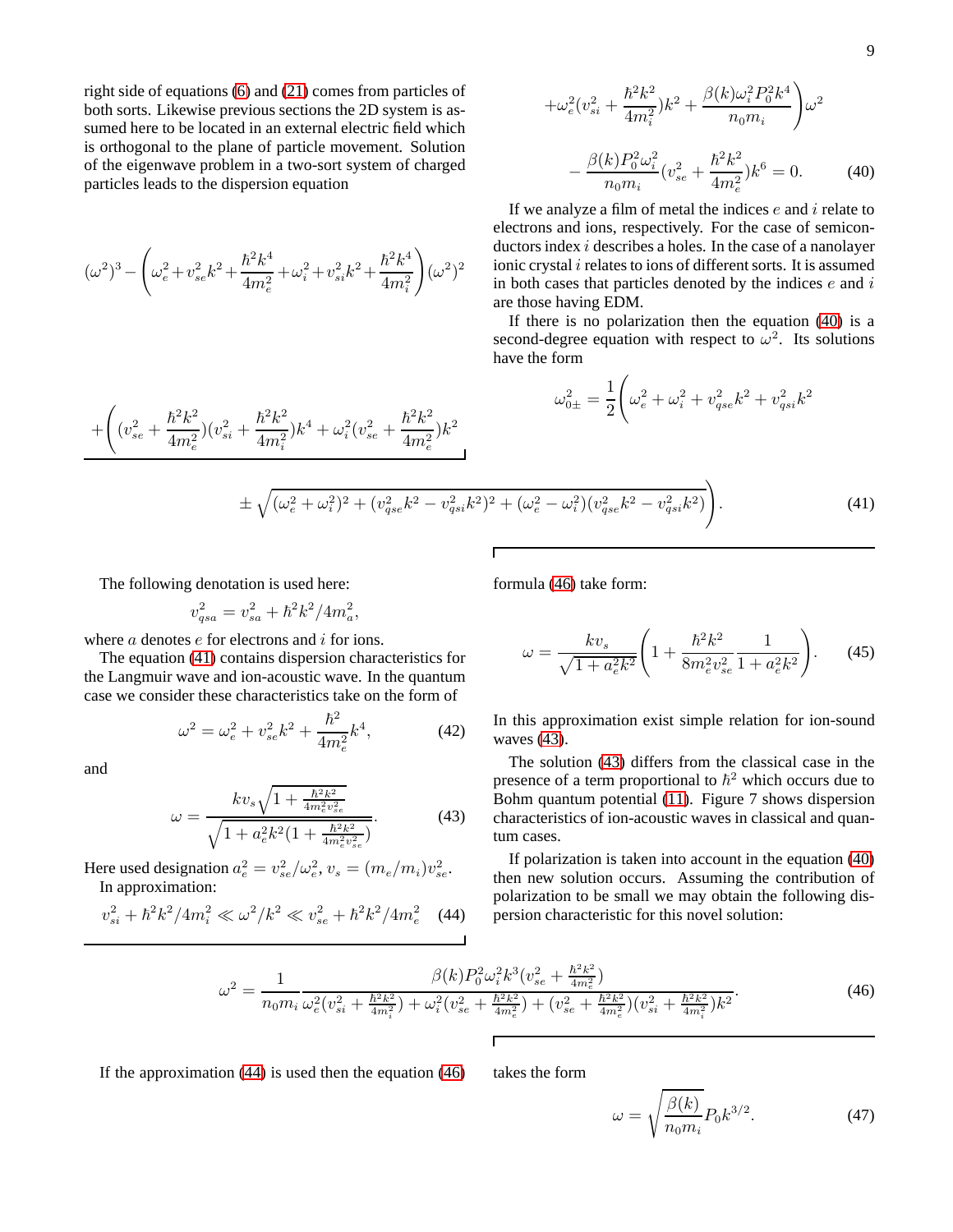

FIG. 7. This figure displays the function  $\omega(k)$  for twodimensional ion-acoustic waves. The upper curve shows the dispersion characteristic of quantum ion-acoustic waves which are described by equation [\(45\)](#page-8-5) while the lower curve shows the dispersion characteristic of classic ion-acoustic waves which oc-cur from [\(45\)](#page-8-5) if the term proportional to  $\hbar^2$  is neglected. System parameters are assumed to be as follows:  $n_0 = 10^8 s m^{-2}$ ,  $m = 10^{-23}g.$ 

The equation [\(45\)](#page-8-5) for ion-acoustic waves occurs in the same approximation.

The polarization also causes additional contributions in solutions [\(41\)](#page-8-1) to occur. Thus, a generalization of solutions [\(41\)](#page-8-1) that takes account of polarization appears in the following form:

<span id="page-9-0"></span>
$$
\omega_{\pm}^{2} = \omega_{0\pm}^{2} \mp \frac{1}{\omega_{0+}^{2} - \omega_{0-}^{2}} \times \times \frac{\beta(k) P_{0}^{2} k^{3} \omega_{i}^{2}}{n_{0} m_{i}} \left(1 - k^{2} \frac{v_{qse}^{2}}{\omega_{0\pm}^{2}}\right).
$$
 (48)

## **VII. THE EFFECT OF POLARIZATION ON THE DISPERSION CHARACTERISTICS OF 2D SEMICONDUCTORS**

The simplest model of semiconductors is a system comprised by particles of three sorts, namely electrons, ions and neutral atoms. Atoms and ions in the semiconductor may bear significant EDM. Dynamics of semiconductors is usually dealt with as dynamics of electrons and holes. Electrons and holes can also form bound states - the excitons. As excitons have EDM, the dipole-dipole interaction plays a substantial role in a system of excitons.

The approach we present in this paper allows us to describe the interaction of excitons via their EDMs and interaction of their EDM with an external electric field. Since excitons are neutral EDM-having quasi-particles, the result we obtained in Section VI may be used to describe elementary excitations in such system. We can therefore suggest that acoustic-like waves and polarization waves may be excited in exciton systems and their dispersion is described by formulaes [\(36\)](#page-7-0), [\(37\)](#page-7-2) and [\(39\)](#page-7-3).

In the case electrons and holes move in a semiconductor without significant formation of bound state excitations in a semiconductor may be regarded to as excitations in a two-sort system of charged particles. The term "hole" regards to ions in the semiconductor, which may have EDM. This means that holes may be dealt with as EDM-having particles.

Using the model described above we can apply formulae from the Section VII to describe the dispersion of elementary excitations in 2D electron-hole plasma. Index  $i$  in formulas [\(40\)](#page-8-0)-[\(48\)](#page-9-0) regards to holes.

#### **VIII. EXCITATION OF POLARIZATION WAVES BY BEAM OF NEUTRAL POLARIZED PARTICLES**

We do not meet experimental works there were obtained the polarization waves received in our article. On example of 3D sample we show the way to obtain such waves in experiment. A possible way of generation of waves of polarization it is the propagation of beam of electrons or neutral polarized particles through the sample. Instead of the beam can be considered a current of particles through the sample, in context of next section it can be the electrical current. In this and next sections we show there are instabilities which led to generation of waves in the sample. The effect of waves generation by beam of electrons is well in plasma physics [53], [54].

In this section we use equations  $(12)$ ,  $(14)$ ,  $(17)$  and  $(24)$ for each sorts of particles and equation of field [\(15\)](#page-3-4). In right side of equation [\(15\)](#page-3-4) the polarization **P** is a sum of polarization of medium  $P_d$  and polarization of the beam  $P_b$ 

$$
\mathbf{P} = \mathbf{P}_d + \mathbf{P}_b.
$$

The equilibrium state of system is characterized by following values of the medium parameters:

$$
n_d = n_{0d} + \delta n_d, \ v_d^{\alpha} = 0 + v_d^{\alpha},
$$

 $P_d^{\alpha} = P_{0d}^{\alpha} + \delta P_d^{\alpha}, R_d^{\alpha\beta} = 0 + \delta R_d^{\alpha\beta}$ (49)

and values of the beam parameters:

$$
n_b = n_{0b} + \delta n_b, \ v_b^{\alpha} = U\delta^{z\alpha} + \delta v_b^{\alpha},
$$
  

$$
P_b^{\alpha} = P_{0b}^{\alpha} + \delta P_b^{\alpha}, \ R_b^{\alpha\beta} = R_{0b}^{\alpha\beta} + \delta R_b^{\alpha\beta}.
$$
 (50)

The polarization  $P_0^{\alpha}$  is proportional to external electric field  $E_0^{\alpha}$ . We consider the case then  $\mathbf{E}_0$  =  $[E_0\sin\varphi, 0, E_0\cos\varphi]$ . In this case the tensor  $R_{0b}^{\alpha\beta}$  has only two unequal to zero elements:  $R_{0b}^{zx} = R_{0b} \sin \varphi$  and  $R_{0b}^{zz} = R_{0b} cos\varphi$ . And we consider the small perturbations of described here equilibrium state.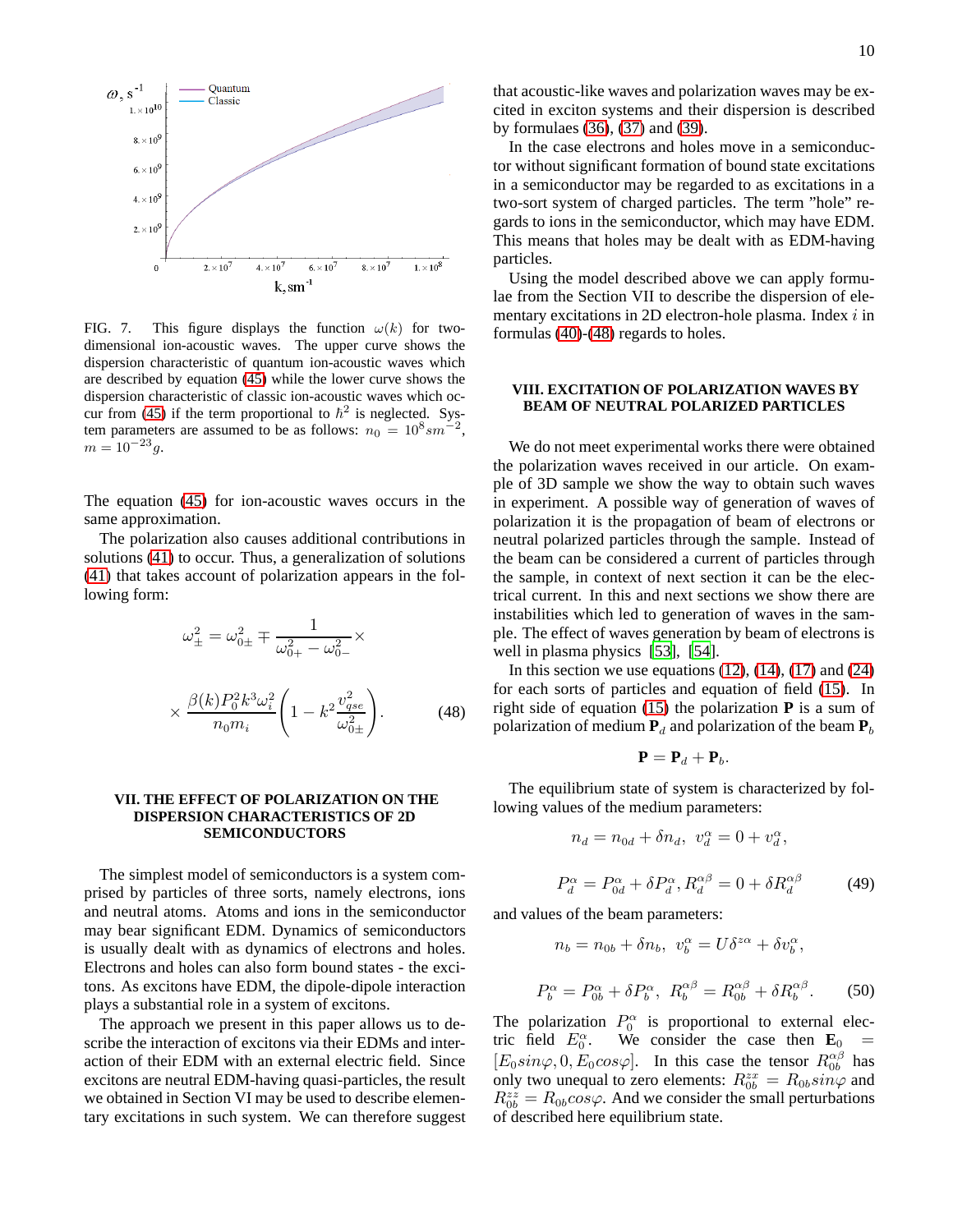$$
1 - \frac{\omega_D^2}{\omega^2 - \frac{\hbar^2 k^4}{4m_d^2}} - \frac{\omega_{Db}^2}{(\omega - k_z U)^2 - \frac{\hbar^2 k^4}{4m_b^2}} = 0, \qquad (51)
$$

In the absence of medium we obtain a dispersion dependence of polarized beam modes

$$
\omega = k_z U \pm \sqrt{\omega_{Db}^2 + \frac{\hbar^2 k^4}{4m_e^2}}.
$$
 (52)

At the presence of medium, far from resonant condition  $k_z U \simeq \omega_{Db}$ , we obtain

<span id="page-10-0"></span>
$$
\omega \simeq k_z U \pm \frac{\omega_{Db}}{\sqrt{1 - \frac{\omega_D^2}{(k_z U)^2}}} = k_z U \pm i \frac{\omega_{Db}}{\sqrt{\frac{\omega_D^2}{(k_z U)^2} - 1}} \tag{53}
$$

For the case  $\omega_D \gg k_z U$  from [\(53\)](#page-10-0) we derive

$$
\omega = k_z U \bigg( 1 \pm i \frac{\omega_{Db}}{\omega_D} \bigg).
$$

Further we consider resonant interaction neutral polarized beam with medium. In this situation we present frequency in the form

$$
\omega = k_z U + \eta.
$$

At resonant condition  $\omega_D \simeq k_z U$  and  $\eta \gg \frac{\hbar k^2}{m_b}$  $\frac{\hbar k^2}{m_b}$  we have

$$
\eta = \xi \sqrt[3]{\frac{\omega_{Db}^2 \omega_D^2}{2\sqrt{\omega_D^2 + \frac{\hbar^2 k^4}{4m_d^2}}}}.
$$
(54)

where  $\xi$  presented by formula [\(66\)](#page-11-0). In the limit  $\eta \ll \frac{\hbar k^2}{m_b}$ where  $\zeta$  presence by formula (60). In the limit  $\eta \ll m_b$ <br>we obtain a formula which is analogous to [\(67\)](#page-11-1). But in this case we need to do some changes, i.e.  $m_e \rightarrow m_b$  and  $\omega_{Le}$ to  $\omega_{Db}$ .

## **IX. EXCITATION OF POLARIZATION WAVES BY ELECTRON BEAM**

In previous section we consider the effect of generation of the polarization waves in 3D system of neutral particles with the EDM. Here we analyse an analogous effect. It is a generation of waves by means of a beam of neutral polarized particles.

Let's analyze the interaction of a single velocity beam of electrons that moves along z-axis with infinite threedimension medium comprised of neutral particles. Particles of the medium are in equilibrium state and polarized without any external electric field. This may occur if the electron beam moves through a crystal of piezoelectric or through a sample of ferroelectric that has residual polarization. The result of such analysis would also represent a physical mechanism of the interaction of an electron beam with spatially confined or low-dimension polarized systems. The most significant types of interaction in such systems are the Coulomb interaction of electrons in the beam,

the dipole-dipole interaction in the medium and the chargedipole interaction of dipoles in the medium with the electron beam. Let's assume that the beam moves alongside the polarization vector and the beam's velocity doesn't change significantly while it moves through the sample.

In this section we use equations  $(12)$ ,  $(14)$ ,  $(17)$  and  $(24)$ for each sorts of particles and equation of field [\(15\)](#page-3-4).

If so, solution of the QHD equation set leads to the dispersion equation

$$
1 - \frac{\omega_{Le}^2}{(\omega - k_z U)^2 - \frac{\hbar^2 k^4}{4m_e^2}} - \frac{\omega_D^2}{\omega^2 - \frac{\hbar^2 k^4}{4m_d^2}} = 0, \qquad (55)
$$

where

$$
\omega_D^2 = \frac{4\pi\sigma P_0^2 k^2}{mn_0}.
$$

This equation has three solutions. If an account is taken of Bohm quantum potential and no electron beam is present, solution

$$
\omega^2 = \omega_D^2 + \frac{\hbar^2 k^4}{4m_d^2} \tag{56}
$$

occurs for the polarization wave, while two beam modes occur in the absence of the medium

$$
\omega = k_z U \pm \sqrt{\omega_{Le}^2 + \frac{\hbar^2 k^4}{4m_e^2}}.
$$
 (57)

If the contribution from the Bohm quantum potential is neglected and the limit of a low-density beam is assumed the solution for beam mode looks like

$$
\omega \simeq k_z U. \tag{58}
$$

If we consider the effect of the dipole-comprised medium on the beam mode the following solution is obtained

<span id="page-10-1"></span>
$$
\omega \simeq k_z U \pm \frac{\omega_{Le}}{\sqrt{1 - \frac{\omega_D^2}{(k_z U)^2}}} = k_z U \pm i \frac{\omega_{Le}}{\sqrt{\frac{\omega_D^2}{(k_z U)^2} - 1}} \tag{59}
$$

This solution is complex and leads to the instability if  $\omega_D > k_z U$  i.e. in the case of long wave approximation.

If  $\omega_D \gg k_z U$  then solution transforms to

$$
\omega = k_z U \bigg( 1 \pm i \frac{\omega_{Le}}{\omega_D} \bigg). \tag{60}
$$

Solution [\(59\)](#page-10-1) is valid for a beam moving in a 3D system of dipoles if

$$
k_z U \neq \omega_D, \tag{61}
$$

i.e. if there is no resonance between beam mode and polarization mode.

Let's see how a beam affects the dispersion of polarization wave in the absence of resonance with beam mode. The dependence of frequency on the wave vector has the form

<span id="page-10-2"></span>
$$
k_z U = \sqrt{\omega_D^2 + \frac{\hbar^2 k^4}{4m_d^2}}.
$$
 (62)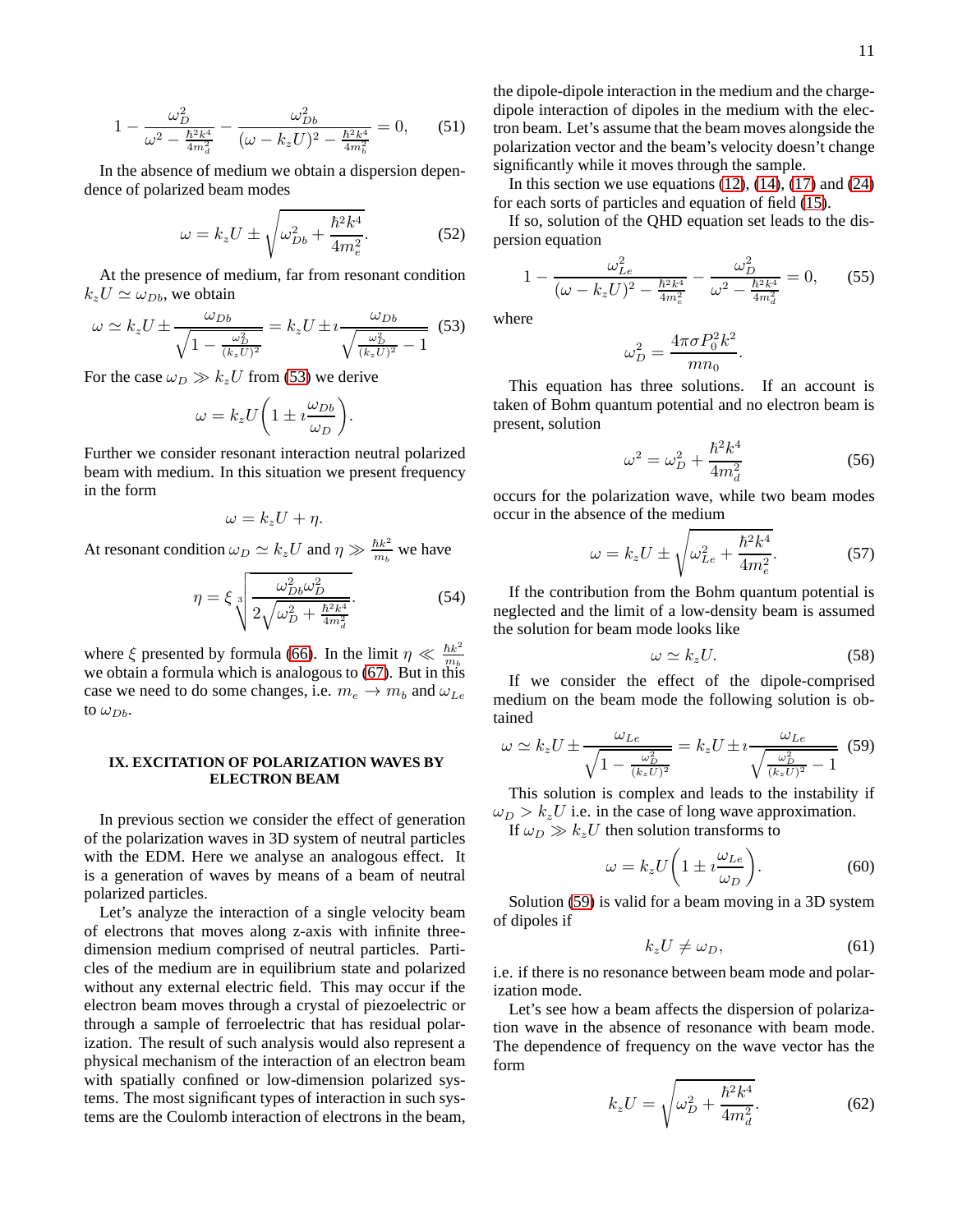To analyze a resonance interaction that occurs between the electron beam and a system of electric dipoles, i.e. the situation of [\(62\)](#page-10-2) we should seek for a solution that looks like

$$
\omega = k_z U + \eta = \sqrt{\omega_D^2 + \frac{\hbar^2 k^4}{4m_d^2}} + \eta. \tag{63}
$$

In this instance we obtain the following equation of a frequency shift  $\eta$ :

$$
\eta^3 \pm \frac{\hbar k^2}{m_e} \eta^2 - \frac{\omega_{Le}^2 \omega_D^2}{2\sqrt{\omega_D^2 + \frac{\hbar^2 k^4}{4m_d^2}}} = 0.
$$
 (64)

If  $\eta \gg \frac{\hbar k^2}{m_e}$  $\frac{\hbar k^2}{m_e}$  then it has the following solution:

$$
\eta = \xi \sqrt[3]{\frac{\omega_{Le}^2 \omega_D^2}{2\sqrt{\omega_D^2 + \frac{\hbar^2 k^4}{4m_d^2}}}},\tag{65}
$$

where

<span id="page-11-0"></span>
$$
\xi = \sqrt[3]{1} = \left(1, \frac{-1 + i\sqrt{3}}{2}, \frac{-1 - i\sqrt{3}}{2}\right). \tag{66}
$$

In the opposite limit of  $\eta \ll \frac{\hbar k^2}{m_e}$  $\frac{\hbar k^2}{m_e}$  the frequency shift occurs as

<span id="page-11-1"></span>
$$
\eta = \pm i \sqrt{\frac{m_e}{\hbar k^2}} \frac{\omega_{Le} \omega_D}{\sqrt{2} \sqrt[4]{\omega_D^2 + \frac{\hbar^2 k^4}{4m_d^2}}}.
$$
(67)

So we have shown above in this section that the electron beam that moves in a system of dipoles polarized by external electric field induces instability and increases amplitude of the polarization mode. It is assumed that the electron beam moves alongside of the external electric field and the medium is infinite and homogeneous. It should be noted that while the electron beam accelerates infinitely in such conditions we assumed changes of the beam velocity to be small. This was done because our goal was to approximate a system of finite length.

#### **X. CONCLUSIONS**

In this paper we analyzed wave excitations caused by the EDM dynamics in systems of charged and neutral particles. Method of QHD was developed for EDM-having particles. QHD equations are a consequence of MPSE in which particles' interaction is directly taken into account. In our work we consider the Coulomb, charge-dipole and dipole-dipole interactions. The system of QHD equations we constructed is comprised by equations of continuity, of the momentum balance, of the polarization evolution and of the polarization current. In our studies of wave processed we used a self-consistent field approximation of the QHD equations.

Using QHD equations we analyzed elementary excitations in various physical systems in a linear approximation.

Waves in a 2D gas of EDM-having charged particles and in a gas of neutral EDM-having particles in various physical dimensions were considered. A two-sort 2D system of charged particles where particles of one sort are assumed to have EDM was also analyzed.

Dispersion branches of a novel type that occurs due to polarization dynamics were discovered in those physical systems. Furthermore, the effect of polarization on the dispersion characteristics of already known wave modes was studied. The contribution of Bohm quantum potential which is of purely quantum origin was taken into account in the calculations. Waves of the electric polarization we discovered possess the following feature: their frequencies  $\omega$  tends to zero provided that  $k \to 0$ .

The polarization modes that have been derived in our work should be taken into account in calculations of the thermal capacity and non-linear dynamics of acoustic and ion-acoustic waves. Polarization modes may also contribute together with phonons to the process of formation of Cooper pairs in superconductors. These polarization modes may be applied in the construction of devices that implement information transfer processes. Excitements in polarization may be used as an alternative to spin waves or together with them. It also should be taken into account that transfer of polarization disturbances plays a major role in the information transfer in biological systems. Such processes do not require particles of the medium to possess EDM as the dynamics of a system of charged particles leads to collective polarization  $P^{\alpha}(\mathbf{r},t)$ .

The effect of polarization dynamics on the dispersion characteristics of exciton systems and of electron-hole plasma is discussed in section VIII. The polarization mode occurred in those systems too and its dispersion has been analyzed. The existence of the polarization mode may affect characteristics of spintronic and nano-electronic devices.

We show the possibility of the process of waves generation in the system of polarized particles by means of the monoenergetic beam of neutral polarized particles and the monoenergetic beam of electrons.

Hence, in this work we present the advancement of the QHD approach to systems of polarized particles and use it to show the occurrence of polarization waves in various physical systems comprised by charged and neutral particles.

## **APPENDIX**

#### **Derivation of the non-linear Schrödinger equation**

In this section we discuss the derivation of NLSE for systems of charged particles. The derivation is generally similar to the derivation of the GP equation for systems of neutral bosons in the state of BEC [23]. The NLSE comes about from the continuity equation and the Cauchy integral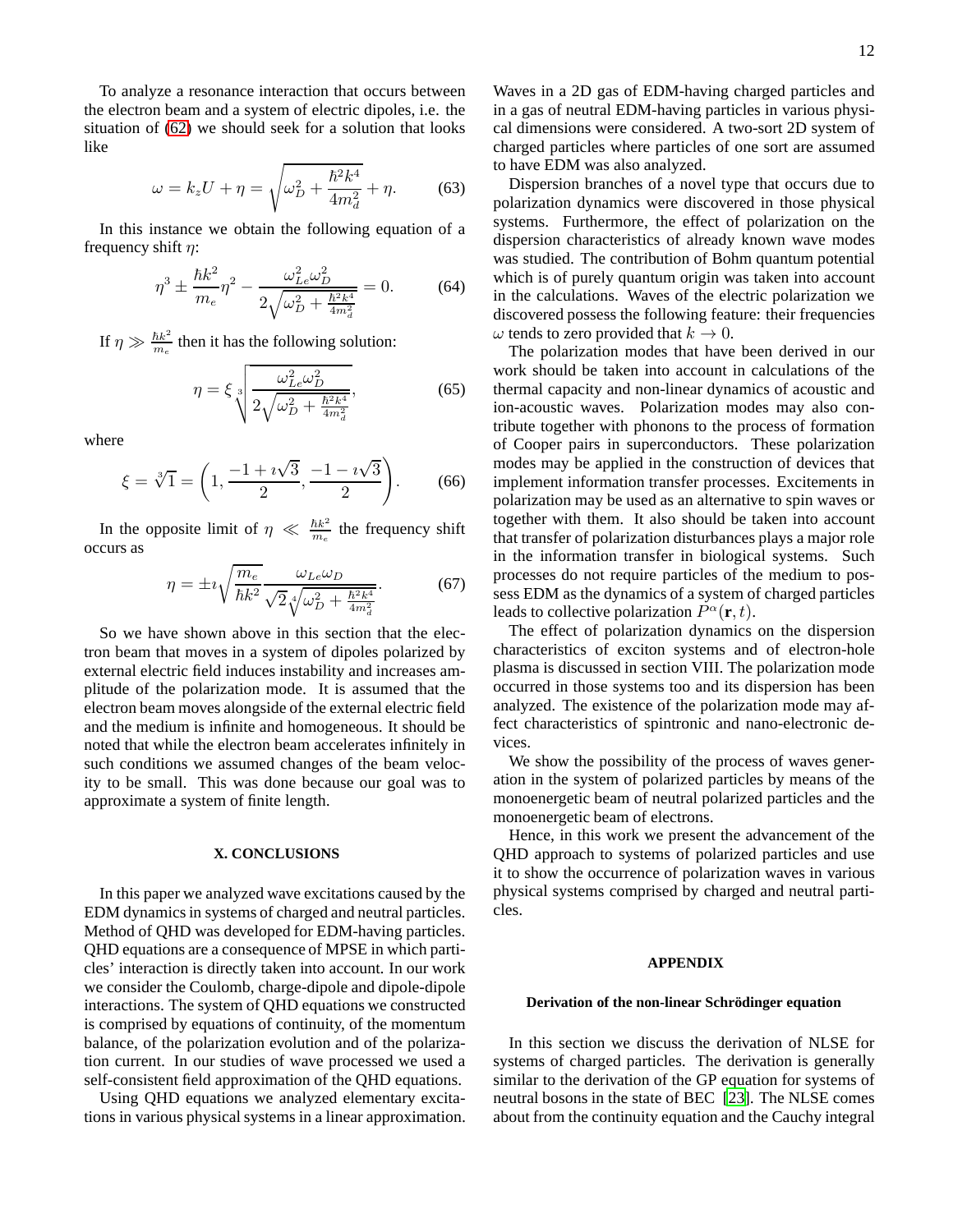of the momentum balance equation. The Cauchy integral exists provided that the velocity field has the form

<span id="page-12-7"></span>
$$
v^{\alpha}(\mathbf{r},t) = \frac{1}{m}\partial^{\alpha}\theta(\mathbf{r},t) - \frac{e}{mc}A^{\alpha}(\mathbf{r},t)
$$
(68)

where  $\theta(\mathbf{r}, t)$  is a velocity field potential.

Starting from QHD equations we can derive an equation for evolution of the model function defined in terms of hydrodynamic variables. Thus a macroscopic single-particle wave function may be defined as

<span id="page-12-1"></span>
$$
\Phi(\mathbf{r},t) = \sqrt{n(\mathbf{r},t)} \exp(\frac{i}{\hbar}m\theta(\mathbf{r},t)).
$$
 (69)

If we differentiate this function with respect to time and apply QHD equations then given the absence of EDM the following equation is obtained:

$$
i\hbar\partial_t \Phi(\mathbf{r},t) = \left(-\frac{\hbar^2}{2m}\left(\nabla - \frac{ie}{\hbar c}\mathbf{A}_{ext}(\mathbf{r},t)\right)^2 + e\varphi(\mathbf{r},t) + e^2 \int d\mathbf{r}' \frac{|\Phi(\mathbf{r}',t)|^2}{|\mathbf{r} - \mathbf{r}'|} + \Gamma(\mathbf{r},t)\right) \Phi(\mathbf{r},t), \quad (70)
$$

<span id="page-12-0"></span>where

<span id="page-12-2"></span>
$$
\Gamma(\mathbf{r},t) = \int_{\mathbf{r}_0}^{\mathbf{r}} d\mathbf{r}' \frac{\nabla p(\mathbf{r}',t)}{n(\mathbf{r}',t)}.
$$
 (71)

The equation obtained [\(70\)](#page-12-0) has the form of NLSE.

NLSE [\(70\)](#page-12-0) describes collective characteristics in a system of many charged particles. This follows from the derivation of NLSE and from the definition of a manyparticle wave function  $\Phi(\mathbf{r}, t)$  [\(69\)](#page-12-1). A nonlinear term that is proportional to  $e^2$  depicts the Coulomb interaction. Function  $\Gamma(\mathbf{r}, t)$  [\(71\)](#page-12-2) is the contribution of the kinetic pressure and does not contain any interaction.

Now let's write down the NLSE that arise from QHD equations [\(12\)](#page-3-2) and [\(13\)](#page-3-0) taking into account the EDM of particles:

$$
i\hbar\partial_t\Phi(\mathbf{r},t) = \left(-\frac{\hbar^2}{2m}\left(\nabla - \frac{ie}{\hbar c}\mathbf{A}_{ext}(\mathbf{r},t)\right)^2 + e\varphi_{ext}(\mathbf{r},t) + \Gamma(\mathbf{r},t) + C(\mathbf{r},t) + e\partial^\beta \int d\mathbf{r}' \frac{P^\beta(\mathbf{r}',t)}{|\mathbf{r} - \mathbf{r}'|}\right)\Phi(\mathbf{r},t),\tag{72}
$$

<span id="page-12-3"></span>here we use designation  $\Gamma(\mathbf{r}, t)$  described by formula [\(71\)](#page-12-2). Also in [\(72\)](#page-12-3) exist action of electric field on polarization of particles. This effect is presented by function  $C(\mathbf{r}, t)$ , which determined by following formula

$$
C(\mathbf{r},t)=\int_{\mathbf{r}_0}^{\mathbf{r}}d\mathbf{r}' \frac{1}{n(\mathbf{r}',t)}
$$

$$
\times \left( eP^{\beta}(\mathbf{r}',t) \nabla' \partial'^{\beta} \int d\mathbf{r}'' G(\mathbf{r}',\mathbf{r}'') n(\mathbf{r}'',t) + P^{\beta}(\mathbf{r}',t) \nabla' \int d\mathbf{r}'' G^{\beta\gamma}(\mathbf{r}',\mathbf{r}'') P^{\gamma}(\mathbf{r}'',t) \right).
$$
 (73)

<span id="page-12-4"></span>If we deal with a 3D system of particles we can introduce a self-consistent electric field into NLSE as that was done in equations  $(12)$ ,  $(14)$  and  $(15)$ . In such case equations [\(72\)](#page-12-3) and [\(73\)](#page-12-4) transform into

<span id="page-12-5"></span>
$$
i\hbar\partial_t \Phi(\mathbf{r},t) = \left(-\frac{\hbar^2}{2m}\left(\nabla - \frac{ie}{\hbar c}\mathbf{A}_{ext}(\mathbf{r},t)\right)^2\right) \tag{74}
$$

$$
+e\varphi(\mathbf{r},t) + \Gamma(\mathbf{r},t) + C(\mathbf{r},t)\right)\Phi(\mathbf{r},t).
$$

In this case  $C(\mathbf{r}, t)$  has form

<span id="page-12-6"></span>
$$
C(\mathbf{r},t) = \int_{\mathbf{r}_0}^{\mathbf{r}} d\mathbf{r}' \frac{1}{n(\mathbf{r}',t)} P^{\beta}(\mathbf{r}',t) \nabla E^{\beta}(\mathbf{r}',t), \quad (75)
$$

 $\mathbf{E} = -\nabla\varphi$  in equations [\(74\)](#page-12-5), [\(75\)](#page-12-6) and this field satisfies the equation [\(15\)](#page-3-4).

Given the additivity of electromagnetic field the equa-tions [\(74\)](#page-12-5), [\(75\)](#page-12-6) can be generalized and  $A_{ext}$  substituted with a vector potential **A** that is created by both external and internal sources. QHD equations [\(13\)](#page-3-0), [\(14\)](#page-3-1), [\(21\)](#page-5-0) and [\(24\)](#page-5-4) can be generalized in the same way.

### **Some words about London equation**

In many books the London equation is derived from equation which describe the dynamics of one particle in external field. But, the London equation describe the properties of many-particle system, i.e. system of electrons in superconductors. In this section we present a new way of derivation of the London equation from QHD equations, which describe collective dynamics of particles. Also, we obtain generalization of the London equation

Given the absence of a magnetic field the condition [\(68\)](#page-12-7) becomes a condition of vortex-free flow. Assuming the approximation of a homogeneous medium  $n = n_0 = const$ an equation

$$
rot(n_0 \mathbf{v}(\mathbf{r}, t)) = -\frac{en_o}{mc} rot(\mathbf{A}(\mathbf{r}, t))
$$
 (76)

can be derived from [\(68\)](#page-12-7).

If we apply equations  $n_0$ **v** = **j**,  $rot\mathbf{A} = \mathbf{B}$ ,  $rot\mathbf{B} =$  $4\pi e/c\mathbf{j}$ ,  $div\mathbf{B} = 0$  a well-known London equation

<span id="page-12-8"></span>
$$
\Delta \mathbf{B}(\mathbf{r},t) = \frac{4\pi e^2 n_0}{mc^2} \mathbf{B}(\mathbf{r},t)
$$
 (77)

can be obtained where

$$
\frac{4\pi e^2 n_0}{mc^2} = \frac{\omega_{Le}^2}{c^2} = \frac{1}{\lambda_L^2}, \ \lambda_L = \frac{c}{\omega_{Le}},
$$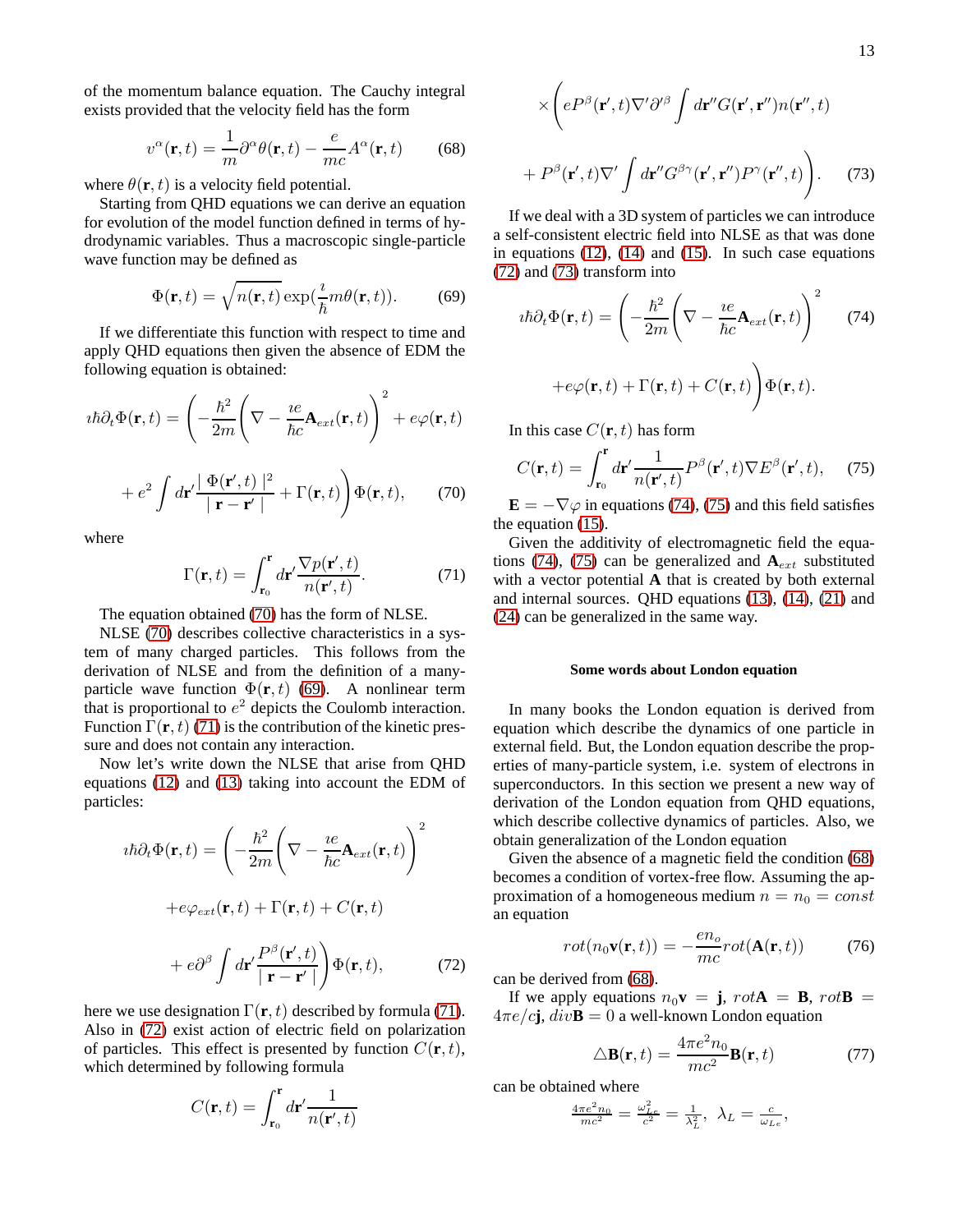$\omega_{Le}$  is the Langmuire frequency and  $\lambda_L$  is the Londons' constant [57, 58].

In the case of an inhomogeneous medium the following relationship appears from the equation [\(68\)](#page-12-7)

$$
rot\mathbf{j}(\mathbf{r},t) = -\frac{e}{mc}rot(n(\mathbf{r},t)\mathbf{A}(\mathbf{r},t))
$$

$$
=-\frac{e}{mc}n(\mathbf{r},t)\mathbf{B}(\mathbf{r},t)-\frac{e}{mc}[\nabla n(\mathbf{r},t),\mathbf{A}(\mathbf{r},t)].
$$
 (78)

This gives us a generalization for the equation [\(77\)](#page-12-8):

$$
\Delta \mathbf{B}(\mathbf{r},t) = \frac{4\pi e^2 n(\mathbf{r},t)}{mc^2} \mathbf{B}(\mathbf{r},t) + \frac{e}{mc} [\nabla n(\mathbf{r},t), \mathbf{A}(\mathbf{r},t)].
$$
\n(79)

- ∗ [andrap@yandex.ru](mailto:andrap@yandex.ru)
- <span id="page-13-0"></span>† [lsk@phys.msu.ru](mailto:lsk@phys.msu.ru)
- <span id="page-13-2"></span><span id="page-13-1"></span>‡ [mar-tiv@yandex.ru](mailto:mar-tiv@yandex.ru)
- [1] I. Zutic, J. Fabian, S. Das Sarma, Rev. Mod. Phys. **76**, 323 (2004).
- [2] H. C. A. Oji and A. H. MacDonald, Phys. Rev. B **33**, 3810 (1986).
- [3] E. Batke, D. Heitmann, C.W. Tu, Phys. Rev. B **34**, 6951 (1986).
- [4] L. J. Xu, X. G. Wu, Phys. Rev. B **74**, 165315 (2006).
- [5] A. A. Burkov, Alvaro S. Nunez and A. H. MacDonald, Phys. Rev. B **70**, 155308 (2004).
- [6] J. B. Miller, D. M. Zumbuhl, C. M. Marcus, Y. B. Lyanda-Geller, D. Goldhaber-Gordon, K. Campman, and A. C. Gossard, Phys. Rev. Lett. **90**, 076807 (2003).
- <span id="page-13-3"></span>[7] J. C. Martinez-Orozco, I. Rodriguez-Vargas, C. A. Duque, M. E. Mora-Ramos, L. M. Gaggero-Sager, Phys. Status Solidi B. **246**, 581 (2009); K. Nakagawa, A. A. van Gorkum, Y. Shiraki, Appl. Phys. Lett. **54**, 1869 (1989).
- [8] R. CÔté, Jules Lambert, Yafis Barlas, and A. H. MacDonald, Phys. Rev. B **82**, 035445 (2010).
- [9] P. A. Andreev, L. S. Kuz'menkov, M. I. Trukhanova, Dinamika Slozhnykh Sistem **4**, N. 1, 32 (2010) (in Russ.).
- [10] Qiuzi Li, E. H. Hwang, and S. Das Sarma, Phys. Rev. B **82**, 235126 (2011).
- [11] Uwe R. Fischer, Phys. Rev. A **73**, 031602(R) (2006); C. Ticknor, R. M. Wilson, and J. L. Bohn, Phys. Rev. Lett. **106**, 065301 (2011).
- [12] P. A. Andreev, L. S. Kuzmenkov, [arXiv:1106.0822.](http://arxiv.org/abs/1106.0822)
- [13] M. Marklund and G. Brodin, Phys. Rev. Lett. **98**, 025001 (2007).
- [14] P. A. Andreev, L.S. Kuz'menkov, Moscow University Physics Bulletin **62**, N.5, p.271. (2007).
- [15] P. A. Andreev, L.S. Kuz'menkov, Physics of Atomic Nuclei **71**, N.10, 1724 (2008).
- [16] P. A. Andreev and L. S. Kuz'menkov, PIERS Proceedings, pp.1047, March 20-23, Marrakesh, MOROCCO 2011.
- [17] M. A. Drofa, L. S. Kuz'menkov, Theoretical and Mathematical Physics **108**, 849 (1996).
- [18] W. Kohn, Rev. Mod. Phys. **71**, 1253 (1999).
- [19] L. S. Kuz'menkov and S. G. Maksimov, Theoretical and Mathematical Physics **118**, 227 (1999).
- [20] L. S. Kuz'menkov, S. G. Maksimov, and V. V. Fedoseev, Theoretical and Mathematical Physics **126**, 110 (2001).
- [21] L. S. Kuz'menkov, S. G. Maksimov, and V. V. Fedoseev, Theoretical and Mathematical Physics **126**, 212 (2001).
- [22] P. A. Andreev, L. S. Kuz'menkov, Russian Physics Journal **50**, 1251 (2007).
- [23] P. A. Andreev, L. S. Kuz'menkov, Phys. Rev. A **78**, 053624 (2008).
- [24] F. Haas, Phys. Plasmas **12**, 062117 (2005).
- [25] G. Brodin, M. Marclund, New J. Phys. **9**, 277 (2007).
- [26] F. A. Asenjo, V. Muoz, J. A. Valdivia, and S. M. Mahajan, Phys. Plasmas **18**, 012107 (2011).
- [27] E. Madelung, Z. Phys. **40**, 322 (1926).
- <span id="page-13-4"></span>[28] T. Takabayasi, Progr. Theor. Phys. **14**, 283 (1955).
- [29] G. Albareda, J. Sune, and X. Oriols, Phys. Rev. B **79**, 075315 (2009).
- [30] S. A. Khan, A. Mushtaq and W. Masood, Phys. Plasmas **15**, 013701 (2008).
- [31] S. A. Khan A. Mushtaq, Phys. Plasmas **14**, 083703 (2007).
- [32] S. Ali, W. M. Moslem, I. Kourakis and P. K. Shukla, New J. Phys. **10**, 023007 (2008).
- [33] M. Akbari-Moghanjoughi, Phys. Plasmas **17**, 052302 (2010).
- [34] S. Ali, W. M. Moslem, P. K. Shukla, and R. Schlickeiser, Phys. Plasmas **14**, 082307 (2007).
- [35] S. A. Khan, S. Mahmood, Arshad M. Mirza, Chin. Phys. Lett. **26**, No.4 045203 (2009).
- [36] Haijun Ren, Zhengwei Wu, Jintao Cao and Paul K Chu, J. Phys. A: Math. Theor. **41**, 115501 (2008).
- [37] F. Haas and M. Lazar, Phys. Rev. E **77**, 046404 (2008).
- [38] L. A. Rios and P. K. Shukla, Phys. Plasmas **15**, 074501 (2008).
- [39] A. P. Misra and P. K. Shukla, Phys. Plasmas **15**, 052105 (2008).
- [40] Haijun Ren, Zhengwei Wu, Jintao Cao and Paul K. Chu, Phys. Plasmas **16**, 072101 (2009).
- [41] Mikhail Modestov, Vitaly Bychkov, and Mattias Marklund, Phys. Plasmas **16**, 032106 (2009).
- [42] W. Masood, Phys. Plasmas **16**, 042314 (2009).
- [43] M. Marklund, B. Eliasson, and P. K. Shukla, Phys. Rev. E. **76**, 067401 (2007).
- [44] A. Mushtaq and D. B. Melrose, Phys. Plasmas **16**, 102110 (2009).
- [45] H. Tercas, J. T. Mendonca and P. K. Shukla, Phys. Plasmas **15**, 072109 (2008).
- [46] J. Lundin, J. Zamanian, M. Marklund, and G. Brodin, Phys. Plasmas **14**, 062112 (2007).
- [47] P. K. Shukla, B. Eliasson, Phys. Usp. **53** 51 (2010) [Uspehi Fizihceskih Nauk **180**, 55 (2010)].
- [48] P. A. Andreev, M. I. Trukhanova, Russian Physics Journal **53**, 1196 (2011).
- [49] P. A. Andreev, L. S. Kuz'menkov, Russian Physics Journal **52**, 912 (2009).
- [50] P. A. Andreev, L. S. Kuzmenkov, [arXiv:1105.5537.](http://arxiv.org/abs/1105.5537)
- [51] S. Das Sarma, Shaffique Adam, E. H. Hwang, Enrico Rossi, Rev. Mod. Phys. **83**, 407 (2011).
- [52] Reto B. Schoch, J. Han, P. Renaud, Rev. Mod. Phys. **80**, 839 (2008).
- [53] A. Bret, M.-C. Firpo, and C. Deutsch, Phys. Rev. E **70**, 046401 (2004).
- [54] R. B. Miller, *An Introduction to the Physics of Intense*